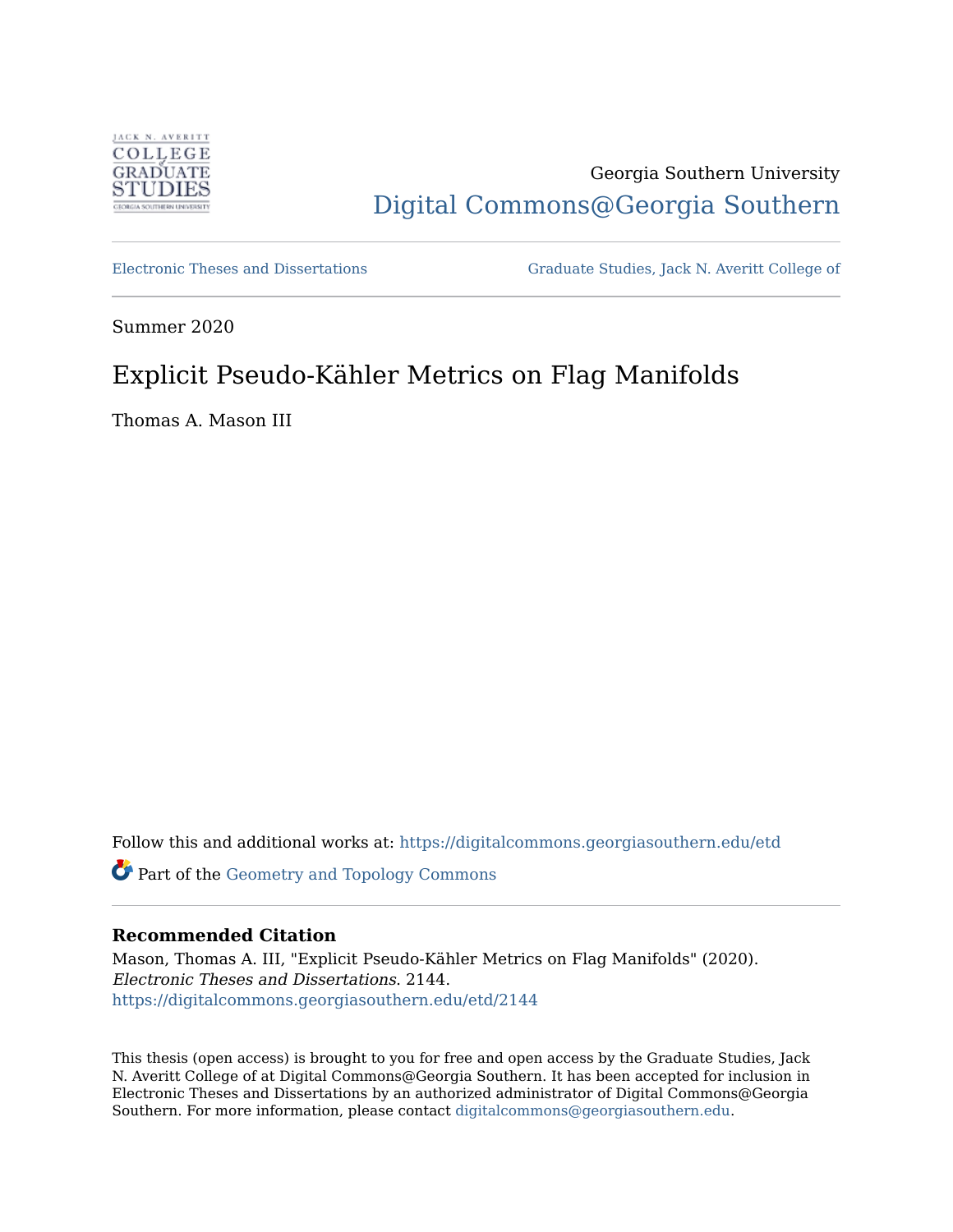## EXPLICIT PSEUDO-KÄHLER METRICS ON FLAG MANIFOLDS

by

## THOMAS ALBERT MASON, III

### (Under the Direction of François Ziegler)

#### ABSTRACT

The coadjoint orbits of compact Lie groups each carry a canonical (positive definite) Kähler structure, famously used to realize the group's irreducible representations in holomorphic sections of certain line bundles (Borel-Weil theorem). Less well-known are the (indefinite) invariant *pseudo*-Kähler structures they also admit, which can be used to realize the same representations in higher cohomology of the sections (Bott), and whose analogues in a non-compact setting lead to new representations (Kostant-Langlands). The purpose of this thesis is to give an explicit description of these metrics in the case of the unitary group  $G = U_n$ .

INDEX WORDS: Coadjoint orbit, Complex manifold, Flag variety, Indefinite metric 2009 Mathematics Subject Classification: 14M15, 17B08, 32M10, 32Q15, 53C50.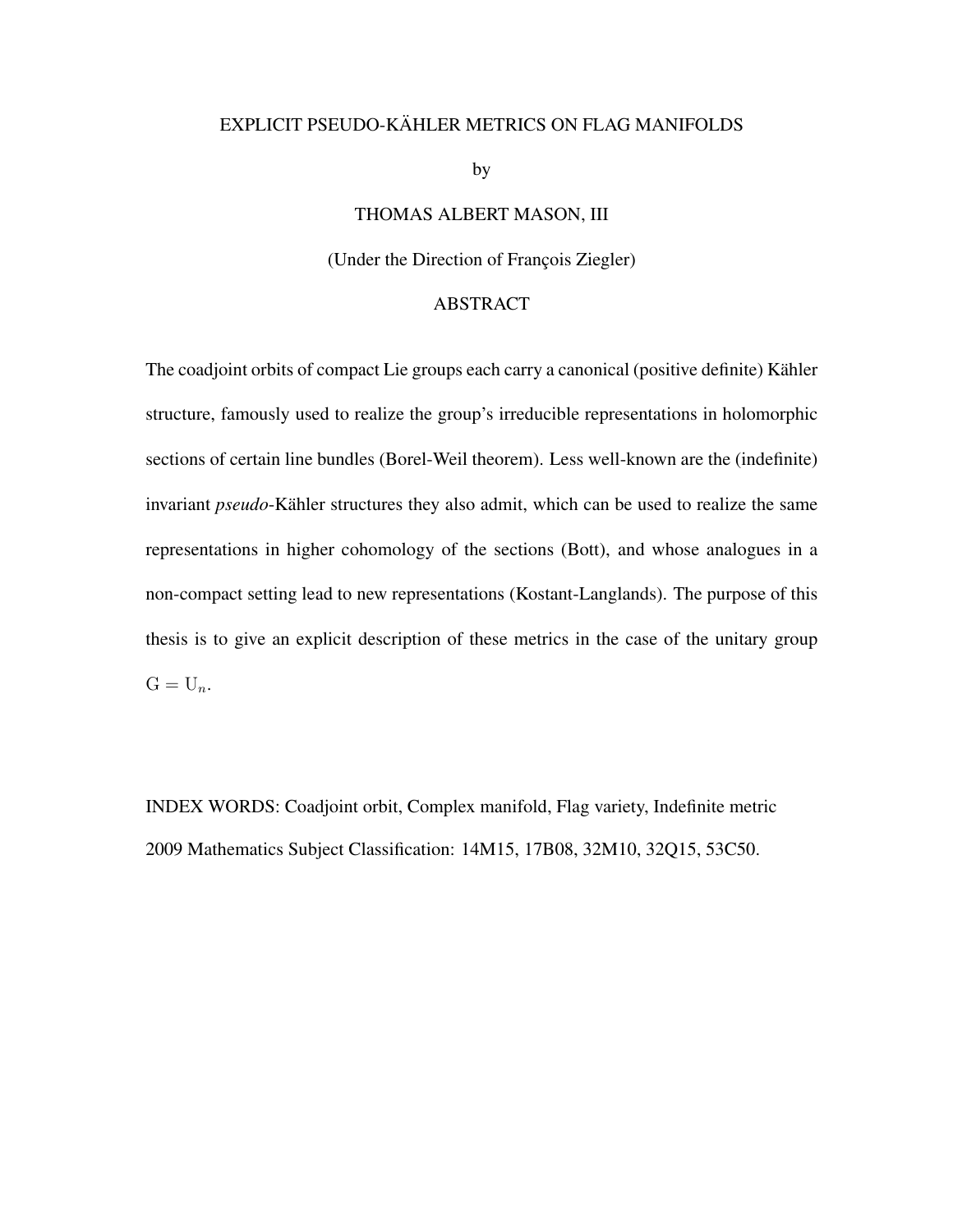## EXPLICIT PSEUDO-KÄHLER METRICS ON FLAG MANIFOLDS

by

## THOMAS ALBERT MASON, III

## B.S., Mars Hill University, 2015

A Thesis Submitted to the Graduate Faculty of Georgia Southern University in Partial

Fulfillment of the Requirements for the Degree

MASTER OF SCIENCE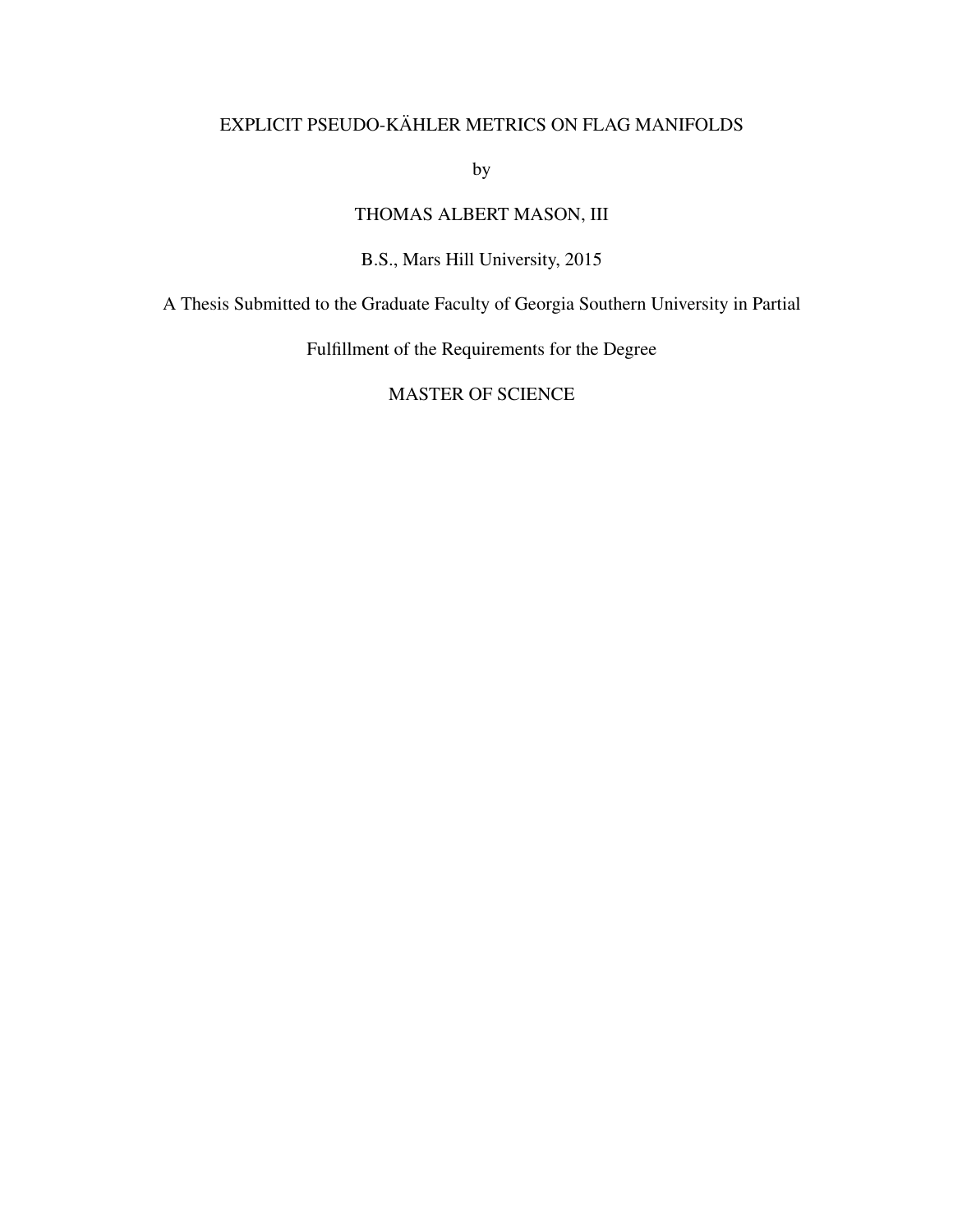c 2020

# THOMAS ALBERT MASON, III

All Rights Reserved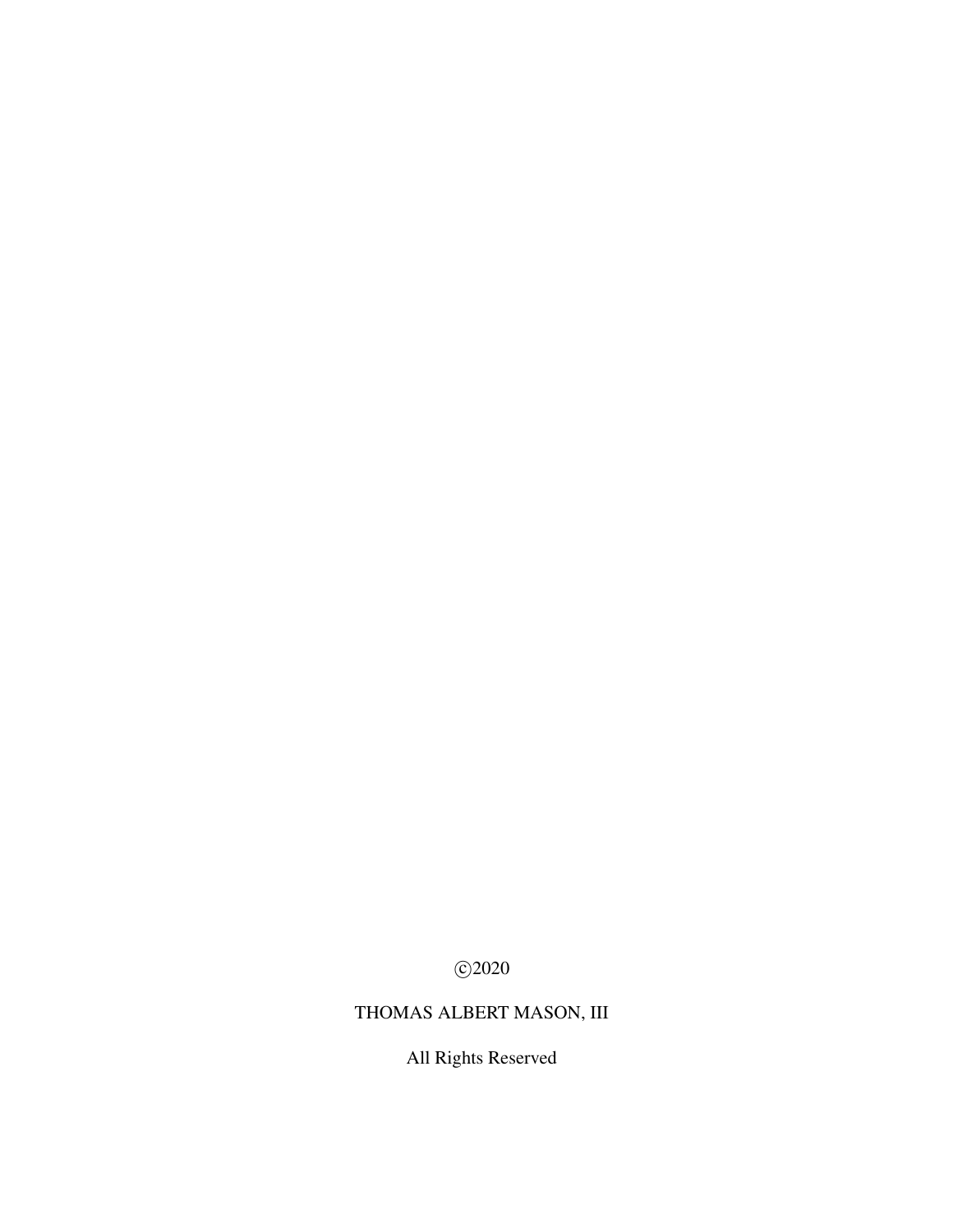## EXPLICIT PSEUDO-KÄHLER METRICS ON FLAG MANIFOLDS

by

THOMAS ALBERT MASON, III

Major Professor: François Ziegler Committee: Yi Lin François Ziegler<br>Yi Lin<br>Paul Sobaje

Electronic Version Approved: July 2020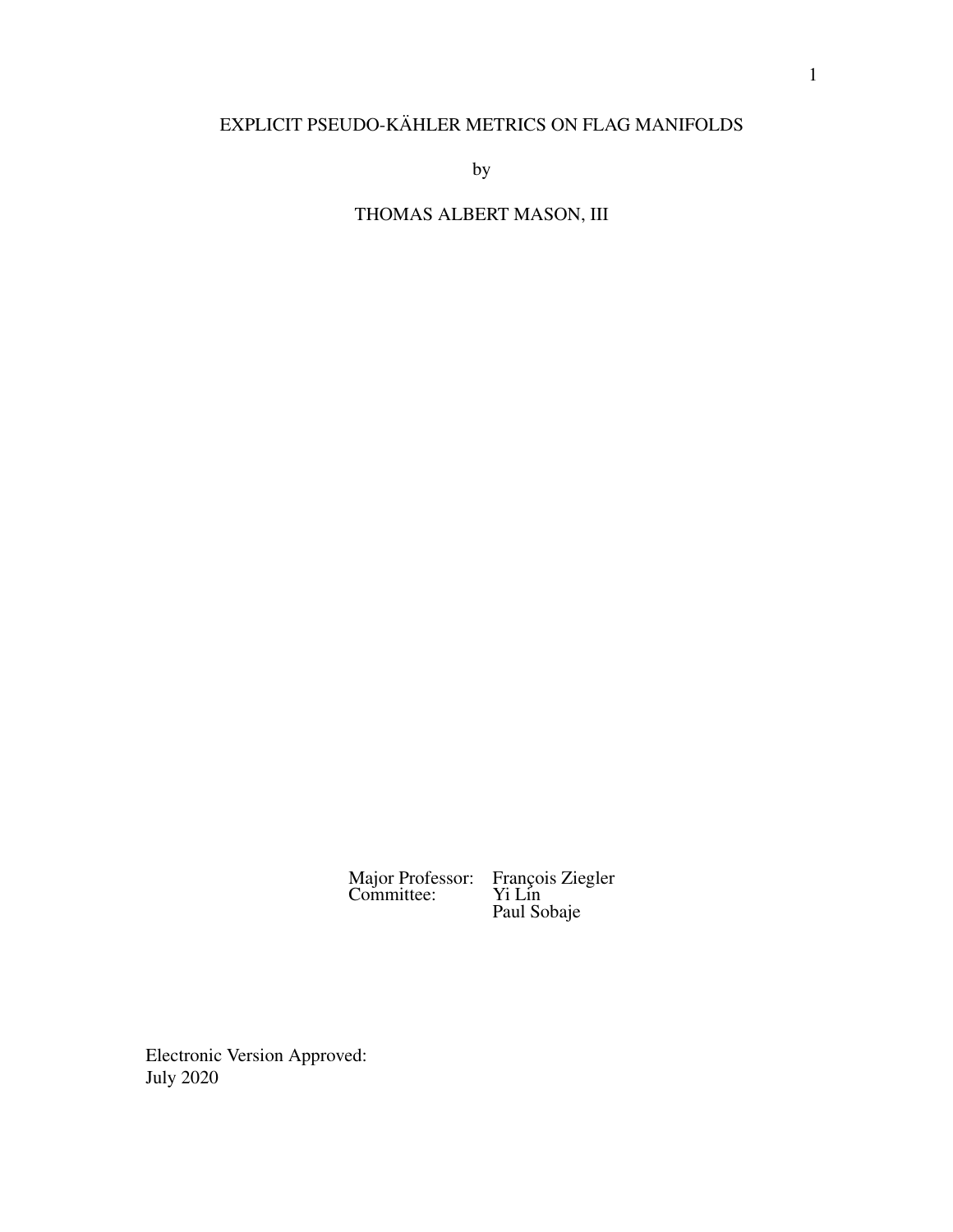## DEDICATION

This thesis is dedicated to my wife, Sydney, and our two beautiful children, Eleanor and Adelaide. Each of you has blessed me beyond measure.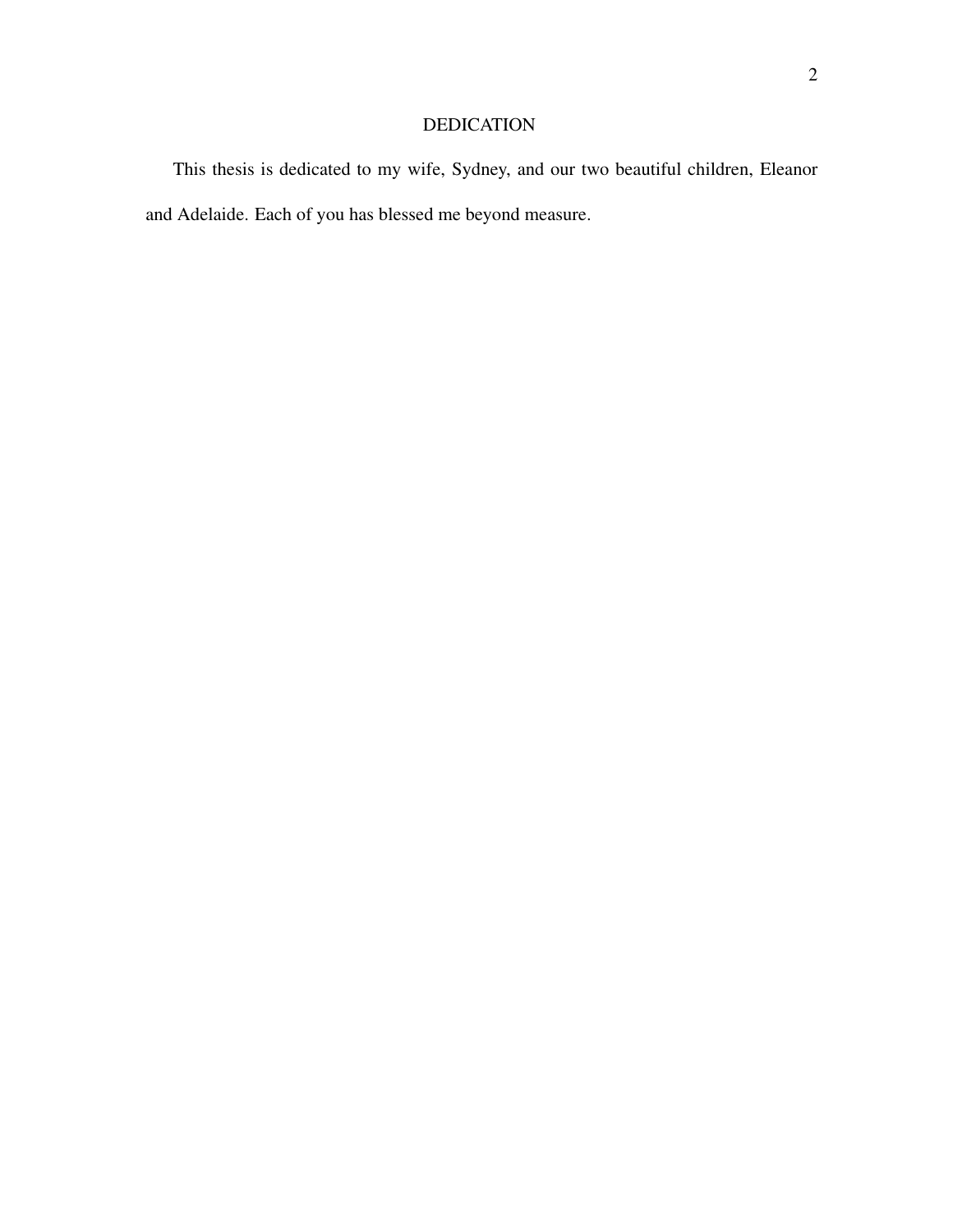## TABLE OF CONTENTS

## Page

## **CHAPTER**

| 1              | $\overline{4}$                                                             |                                                                                           |                |  |
|----------------|----------------------------------------------------------------------------|-------------------------------------------------------------------------------------------|----------------|--|
| $\overline{2}$ | 6                                                                          |                                                                                           |                |  |
|                | 2.1                                                                        | The unitary group and its complexification $\ldots \ldots \ldots \ldots$                  | 6              |  |
|                | 2.2                                                                        | The trace form and duality $\ldots \ldots \ldots \ldots \ldots \ldots \ldots \ldots$      | 6              |  |
|                | 2.3                                                                        | The orbits $\ldots \ldots \ldots \ldots \ldots \ldots \ldots \ldots \ldots \ldots \ldots$ | $\overline{7}$ |  |
|                | 2.4                                                                        | The stabilizer and its center $\ldots \ldots \ldots \ldots \ldots \ldots \ldots$          | 8              |  |
|                | 2.5                                                                        |                                                                                           | 8              |  |
| 3              | 10                                                                         |                                                                                           |                |  |
|                | 3.1                                                                        |                                                                                           | 10             |  |
|                | 3.2                                                                        |                                                                                           | 13             |  |
| $\overline{4}$ |                                                                            | PSEUDO-KÄHLER STRUCTURES CLASSIFIED: THE COSET MODEL                                      | 14             |  |
|                | 4.1                                                                        | The decomposition of the isotropy representation $\ldots \ldots \ldots$                   | 14             |  |
|                | 4.2                                                                        |                                                                                           | 15             |  |
|                | 4.3                                                                        |                                                                                           | 16             |  |
| 5              | PSEUDO-KÄHLER STRUCTURES REALIZED: THE FLAG MODELS<br>17<br>$\mathbb{R}^2$ |                                                                                           |                |  |
|                | 5.1                                                                        | The canonical complex structure, redux $\ldots \ldots \ldots \ldots \ldots \ldots$ 17     |                |  |
|                | 5.2                                                                        |                                                                                           | 20             |  |
| 6              |                                                                            | <b>CONCLUSION</b>                                                                         | 24             |  |
| 25             |                                                                            |                                                                                           |                |  |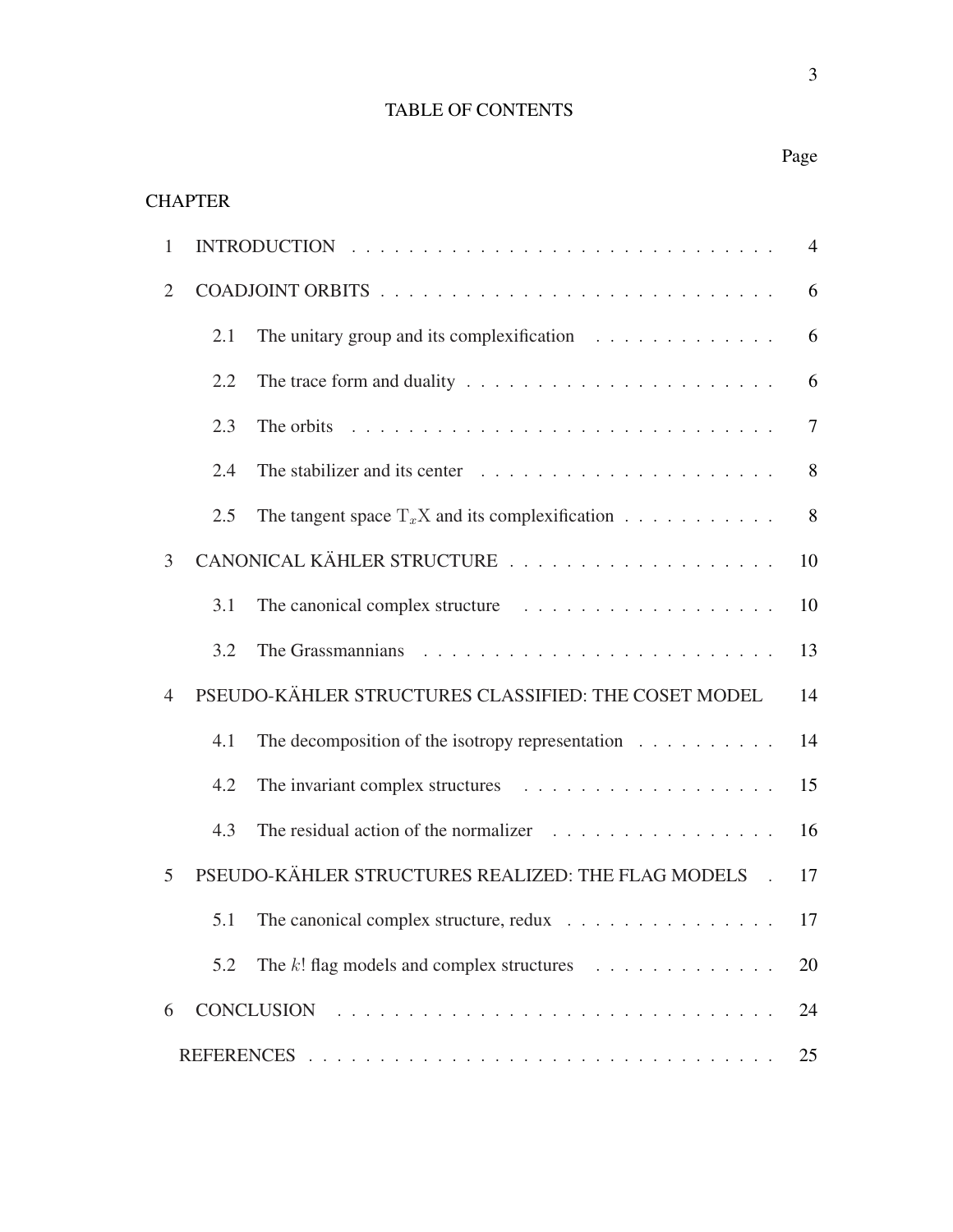#### INTRODUCTION

<span id="page-7-0"></span>The coadjoint orbits of compact Lie groups each carry a canonical positive definite Kähler structure. When a coadjoint orbit carries more than two complex structures, that is, complex structures distinct from the canonical one and its negative, this orbit further admits indefinite pseudo-Kähler structures. In the case of the unitary group  $U_n$ , the existence of such pseudo-Kahler structures is well known, but their computation is often tedious ¨ and inflexible. The trouble is with computing the attendant complex structures on the orbit's tangent space. One finds that this computation yields non-explicit formulas for the complex structures. The objective of this thesis is to obtain explicit general formulas for these pseudo-Kähler structures. To this end, we begin by examining the Grassmannian.

We write  $\text{Gr}_m$  for the Grassmannian of complex m-planes in  $\mathbb{C}^n$ , each identified with the self-adjoint projector  $x$  upon it, i.e.

$$
\operatorname{Gr}_m = \left\{ x \in \mathfrak{gl}_n(\mathbf{C}) : x \text{ is self-adjoint, } x^2 = x, \text{Trace}(x) = m \right\}. \tag{1}
$$

The canonical Kähler structure of  $Gr_m$  is (see [\(34\)](#page-16-1)):

 $\sqrt{ }$ 

$$
I\delta x = [ix, \delta x]
$$
 (2a)

$$
\begin{cases}\n\text{g}(\delta x, \delta' x) = \text{Trace}(\delta x \delta' x)\n\end{cases}
$$
\n(2b)

$$
\begin{cases} \omega(\delta x, \delta' x) = \text{Trace}(\delta x \text{I} \delta' x) = \text{Trace}(\text{i} x [\delta' x, \delta x]). \end{cases} (2c)
$$

That the Kähler structure of the Grassmannian is both simple and explicit is easy to see. We go on to utilize carefully chosen Grassmannians and their associated Kähler structures as the building blocks for the pseudo-Kähler structures we seek.

A coadjoint orbit of  $G = U_n$  is a conjugacy class of self-adjoint matrices. For  $\lambda$  selfadjoint, G acts on  $\lambda$  by conjugation and the resulting orbit is called  $G(\lambda)$ . The multiplicities and ordering of the eigenvalues of  $\lambda$  prove crucial to constructing the structures we seek. We show that a coadjoint orbit  $X = G(\lambda)$  is isomorphic to a submanifold Y of a product of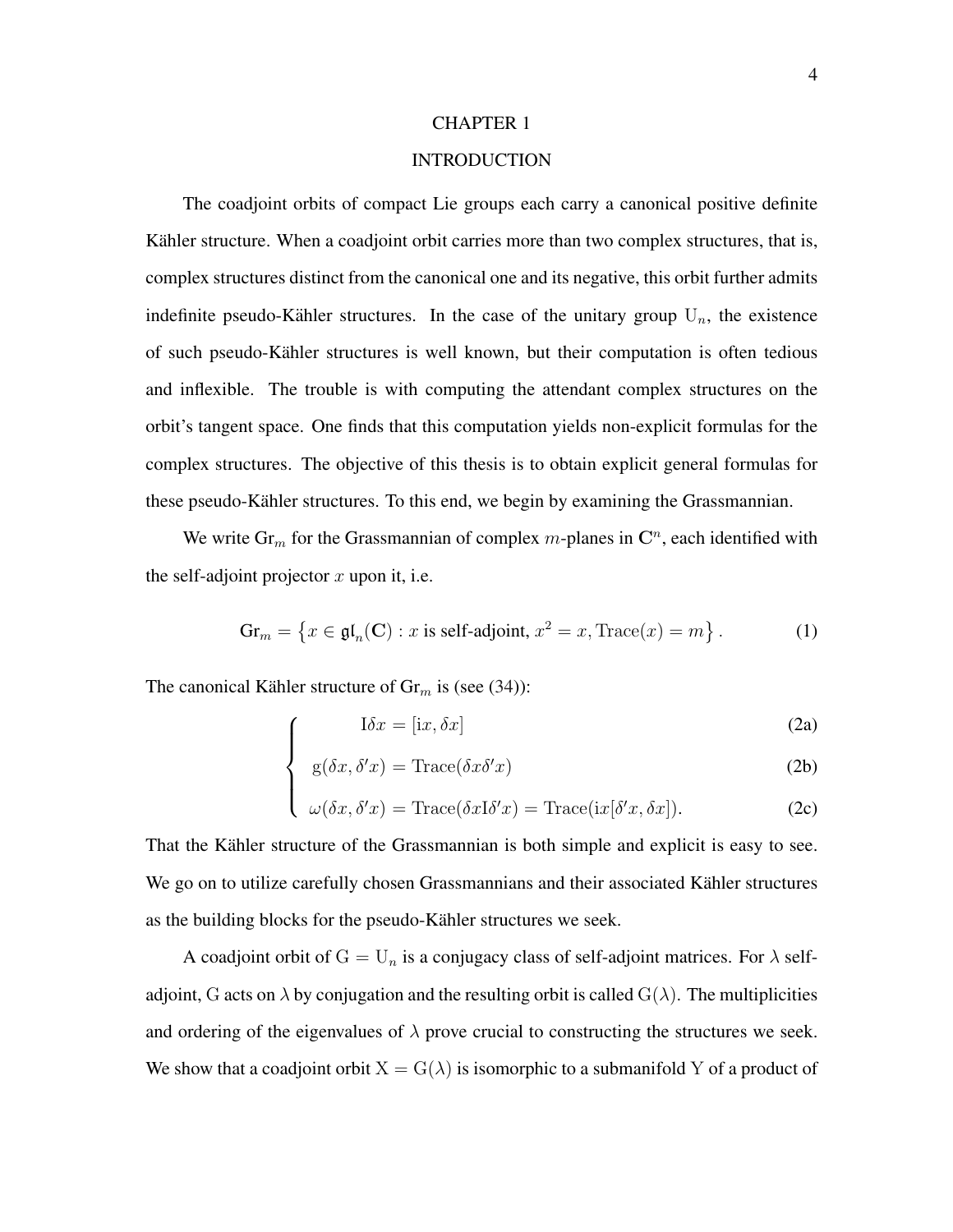Grassmannians; the exact composition of this product of Grassmannians is determined by a particular choice of the ordering of the eigenvalues of  $\lambda$ . This submanifold Y inherits the (pseudo-)Kähler structure of this product of Grassmanians.

As an example, let  $G = U_4$  and take  $X = G(\lambda)$  where  $\lambda =$  $\sqrt{ }$  $\overline{\phantom{a}}$ 1 0  $\overline{0}$ −1  $\setminus$ . We will

find that X is isomorphic to

$$
Y = \left\{ y = \begin{pmatrix} y_2 \\ y_3 \\ y_4 \end{pmatrix} \in \text{Gr}_2 \times \text{Gr}_3 \times \text{Gr}_4 : \begin{cases} y_3 y_2 = y_2 \\ y_4 y_3 = y_3 \end{cases} \right\}.
$$
 (3)

Then, Y has metric

$$
g(\delta y, \delta' y) = \text{Trace}(\delta y_2 \delta' y_2) - 2 \text{Trace}(\delta y_3 \delta' y_3)
$$
\n(4)

and gives the symplectic form  $\omega(\cdot, \cdot) = g(\cdot, J \cdot)$  with the product complex structure

$$
J\delta y = \begin{pmatrix} [iy_2, \delta y_2] \\ [iy_3, \delta y_3] \\ [iy_4, \delta y_4] \end{pmatrix} . \tag{5}
$$

This is obtained by taking  $y_2$  to be the projector onto the eigenspace for eigenvalue 0,  $y_3$ the projector onto the the sum of the eigenspaces for eigenvalues 0 and  $-1$ , and  $y_4$  the projector onto the the sum of the eigenspaces for eigenvalues  $0, -1$ , and 1. Taking these eigenvalues in different orders gives all other structures. For example, the order  $1, 0, -1$ gives the canonical structure for the embedding into  $\text{Gr}_1 \times \text{Gr}_3 \times \text{Gr}_4$  having Riemannian metric

$$
g(\delta y, \delta' y) = Trace(\delta y_1 \delta' y_1) + Trace(\delta y_3 \delta' y_3).
$$
\n(6)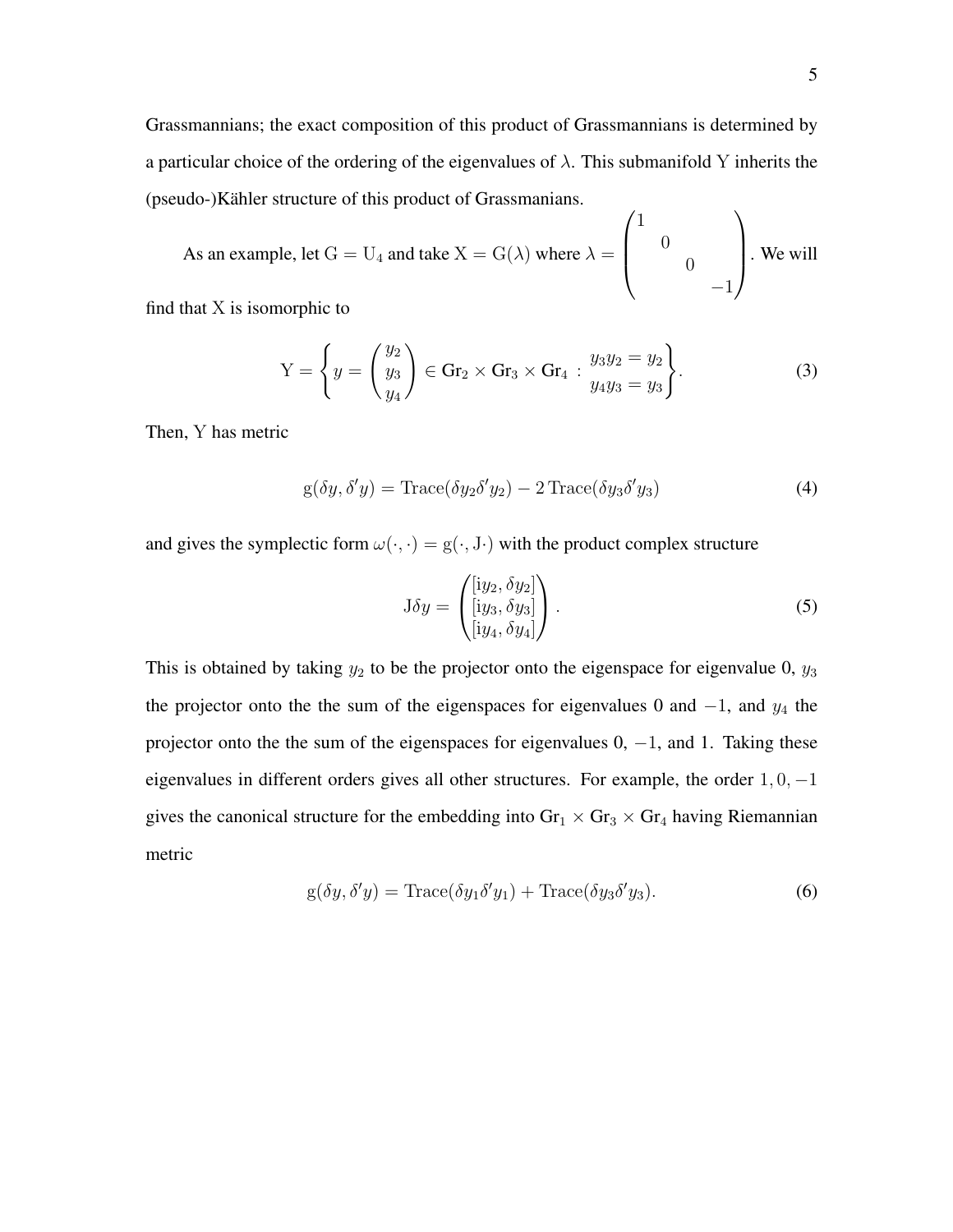### COADJOINT ORBITS

### <span id="page-9-0"></span>2.1 THE UNITARY GROUP AND ITS COMPLEXIFICATION

<span id="page-9-1"></span>Throughout this thesis G will denote the unitary group

$$
G = U_n = \{ g \in GL_n(\mathbf{C}) : \overline{g}g = \underline{1} \}.
$$
 (7)

Here  $GL_n(\mathbb{C})$  is the multiplicative group of  $n \times n$  complex matrices, and  $\overline{M}$  will always mean the *adjoint* (a.k.a. complex conjugate transpose) of any row, column or matrix M. The Lie algebra of G consists of all skew-adjoint matrices,

<span id="page-9-3"></span>
$$
\mathfrak{g} = \mathfrak{u}_n = \left\{ Z \in \mathfrak{gl}_n(\mathbf{C}) : \overline{Z} + Z = 0 \right\},\tag{8}
$$

inside the Lie algebra  $\mathfrak{gl}_n(\mathbf{C})$  of all complex  $n \times n$  matrices under the commutator bracket. We will also write  $\mathrm{G}(\mathbf{C})$  and  $\mathfrak{g}(\mathbf{C})$  for  $\mathrm{GL}_n(\mathbf{C})$  and  $\mathfrak{gl}_n(\mathbf{C})$ . They are the *complexifications* of G and g, and  $g(C)$  splits as the direct sum  $g \oplus ig$  of [\(8\)](#page-9-3) and the self-adjoint matrices

$$
ig = iu_n = \{ Z \in \mathfrak{gl}_n(\mathbf{C}) : \overline{Z} = Z \}
$$
\n(9)

<span id="page-9-2"></span>where  $i = \sqrt{-1}$ .

#### 2.2 THE TRACE FORM AND DUALITY

We write  $\langle \! \langle \cdot, \cdot \rangle \! \rangle$  for the symmetric, complex bilinear form  $\mathfrak{g}(C) \times \mathfrak{g}(C) \to C$  defined by

<span id="page-9-4"></span>
$$
\langle A, B \rangle = - \text{Trace}(AB). \tag{10}
$$

This form is G(C)-invariant, i.e. it satisfies  $\langle A \, d_g A, A \, d_g B \rangle = \langle A, B \rangle$  and infinitesimally

<span id="page-9-5"></span>
$$
\langle \langle \mathrm{ad}_{Z} A, B \rangle \rangle + \langle \langle A, \mathrm{ad}_{Z} B \rangle \rangle = 0 \tag{11}
$$

where, we recall,  $\text{Ad}_g \text{B} := g \text{B} g^{-1}$  and infinitesimally  $\text{ad}_\text{Z} \text{B} := \frac{d}{dt} \text{Ad}_{e^{t\text{Z}}} \text{B}|_{t=0} = [\text{Z}, \text{B}].$ These formulas hold for all  $g \in G(C)$  and  $A, B, Z \in g(C)$ , and we have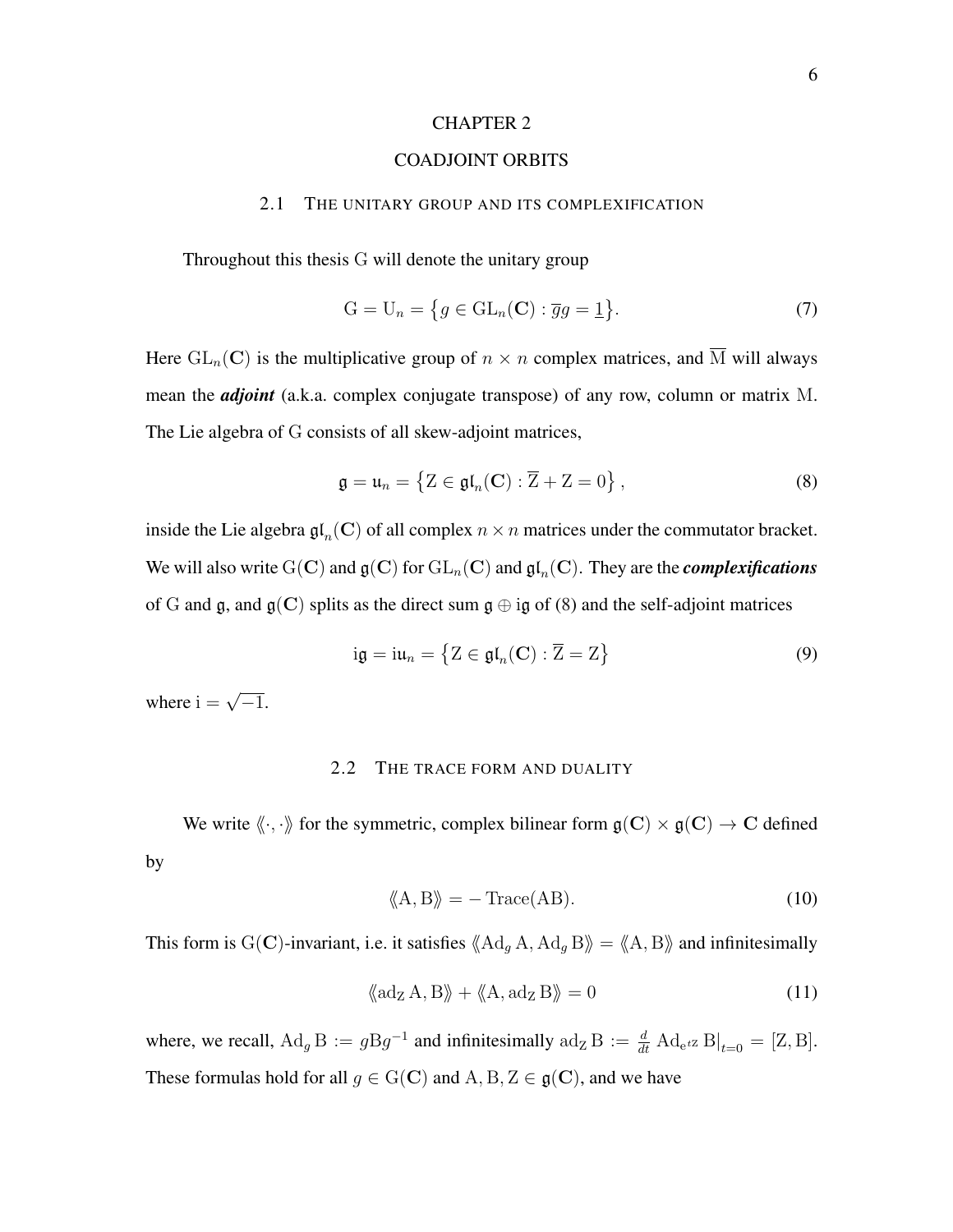<span id="page-10-3"></span>**Proposition 2.2.1.** *The restriction*  $\langle \cdot, \cdot \rangle_{\mathfrak{g} \times \mathfrak{g}}$  *is real-valued, real bilinear,* G-invariant and *positive definite. This allows us to identify* g <sup>∗</sup> *with* ig (*and hence* g *with* ig ∗ ) *so that duality and the coadjoint action read, for*  $(g, x, Z) \in G \times \mathfrak{g}^* \times \mathfrak{g}$ ,

<span id="page-10-1"></span>
$$
\langle x, Z \rangle := \langle \langle ix, Z \rangle \rangle, \qquad g(x) = gxg^{-1}, \qquad Z(x) = [Z, x]. \tag{12}
$$

(*The restriction*  $\langle \langle \cdot, \cdot \rangle \rangle_{iq \times iq}$  *has the same properties, except it is negative definite.*)  $\Box$ 

Remark 2.2.2. This identification is an arbitrary choice we make for convenience of the exposition.

### 2.3 THE ORBITS

<span id="page-10-0"></span>A *coadjoint orbit* is an orbit X of the action [\(12\)](#page-10-1) of G on  $\mathfrak{g}^* = i\mathfrak{g}$ , or in other words, a conjugacy class of self-adjoint matrices. As such matrices have real eigenvalues and an orthonormal basis of eigenvectors, we have

Proposition 2.3.1. *Each orbit meets, exactly once, the dominant Weyl chamber*

<span id="page-10-2"></span>
$$
D = \left\{ \lambda = \begin{pmatrix} \lambda_{s_1} & & & \\ & \lambda_{s_2} & & \\ & & \ddots & \\ & & & \lambda_{s_k} \end{pmatrix} \in \mathfrak{g}^* : \lambda_{s_1} > \lambda_{s_2} > \cdots > \lambda_{s_k} \right\}
$$
(13)

*consisting of nonincreasing real diagonal matrices.*

Here  $\lambda_{s_i}$  denotes the scalar matrix  $\lambda_{s_i}$  of a certain size  $|s_i|$ , i.e. we are lumping equal eigenvalues together: while the map  $i \mapsto \lambda_i$  is nominally  $\{1, \ldots, n\} \to \mathbf{R}$ , it is constant on the members of a partition

<span id="page-10-4"></span>
$$
\mathcal{S} = \{s_1, \dots, s_k\} \tag{14}
$$

of  $\{1, \ldots, n\}$  into consecutive *segments* whose cardinalities are the  $|s_i|$ ; hence it induces a map  $S \to \mathbf{R}$  which we write again  $s \mapsto \lambda_s$ .

 $\Box$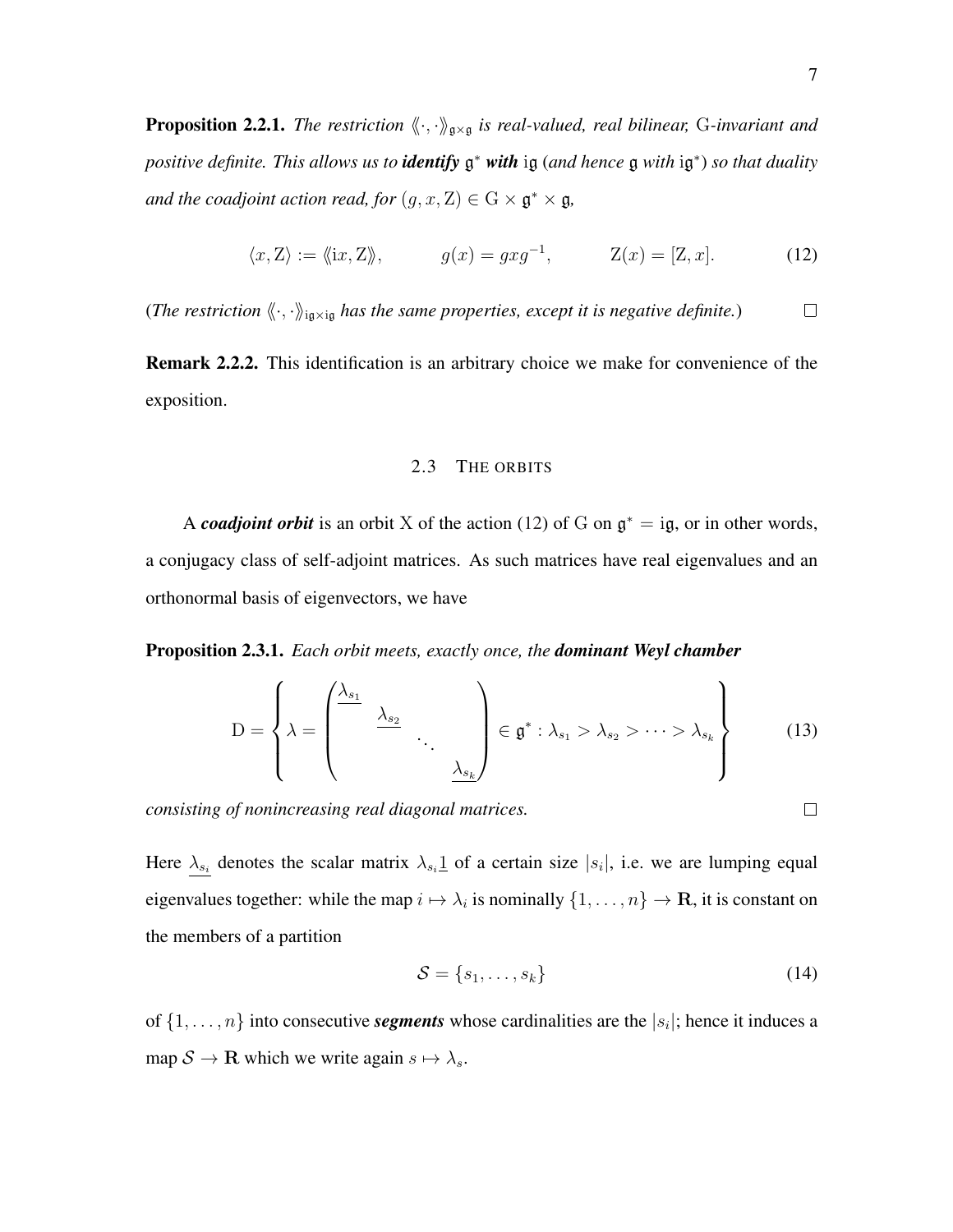#### 2.4 THE STABILIZER AND ITS CENTER

<span id="page-11-0"></span>One checks without trouble:

**Proposition 2.4.1.** *Under the coadjoint action* [\(12\)](#page-10-1), *the stabilizer*  $G_{\lambda}$  *of*  $\lambda$  *in* [\(13\)](#page-10-2) *equals* 

<span id="page-11-3"></span>
$$
H = \begin{pmatrix} U_{|s_1|} & & & \\ & U_{|s_2|} & & \\ & & \ddots & \\ & & & U_{|s_k|} \end{pmatrix} \cong U_{|s_1|} \times \cdots \times U_{|s_k|}.
$$
 (15)

*This subgroup is also the centralizer,*  $C(S) = \{g \in G : gsg^{-1} = s, \forall s \in S\}$ *, of its center* 

$$
S = center(H) = \begin{pmatrix} \underline{U_1} & & & \\ & \underline{U_1} & & \\ & & \ddots & \\ & & & \underline{U_1} \end{pmatrix} \cong \underbrace{U_1 \times \cdots \times U_1}_{k \text{ factors}}.
$$
 (16)

*When we move to another point*  $x = g(\lambda)$  *in the coadjoint orbit*  $X = G(\lambda)$ *, the stabilizer* and its center become  $G_x = gHg^{-1}$  and  $gSg^{-1}$ .  $\Box$ 

We note that  $S \subset T \subset H$ , where T is the maximal torus of all diagonal matrices in G, and equality holds when all  $|s_i| = 1$  (nondegenerate eigenvalues). Again the trace form [\(10\)](#page-9-4) allows us to identify  $(\mathfrak{s}^*, \mathfrak{t}^*, \mathfrak{h}^*)$  with  $(i\mathfrak{s}, i\mathfrak{t}, i\mathfrak{h})$ ; under this identification, the projections

<span id="page-11-4"></span>
$$
\mathfrak{h}^* \longrightarrow \mathfrak{t}^* \longrightarrow \mathfrak{s}^* \tag{17}
$$

consist in taking the diagonal part, resp. sending the *i*th segment  $\mu =$  $\left( \begin{array}{ccc} \mu_1 & & \\ & \ddots & \end{array} \right)$  $\mu_{|s_i|}$  $\setminus$ of the diagonal to its average  $\mathrm{avg}(\mu) = \text{Trace}(\mu)/|s_i|.$ 

## 2.5 THE TANGENT SPACE  $T_xX$  and its complexification

<span id="page-11-1"></span>Under the identifications of Proposition [2.2.1,](#page-10-3) the last formula in [\(12\)](#page-10-1) says that the tangent space  $T_xX = g(x)$  to X at x is the image of the map

<span id="page-11-2"></span>
$$
ad_{ix} = [ix, \cdot] : ig \to ig.
$$
 (18)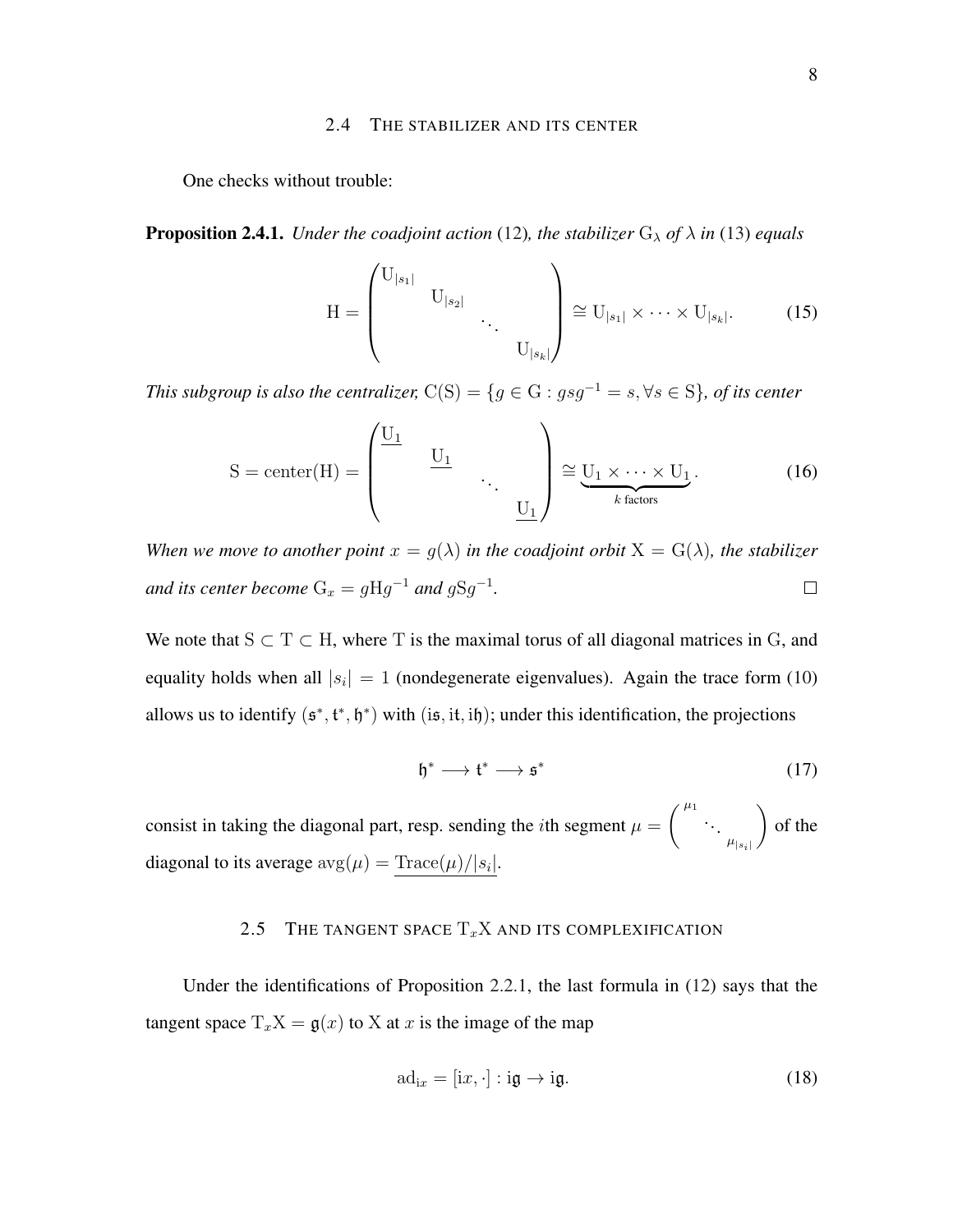Since  $T_xX = [x, \mathfrak{g}]$  sits in the real part of  $\mathfrak{g}(C) = \mathfrak{g}^* \oplus i\mathfrak{g}^*$ , we can conveniently complexify it as

<span id="page-12-1"></span>
$$
T_x X \oplus iT_x X = [x, \mathfrak{g} \oplus i\mathfrak{g}] \subset \mathfrak{g}^* \oplus i\mathfrak{g}^*.
$$
 (19)

As map [\(18\)](#page-11-2) is skew-adjoint (see [\(11\)](#page-9-5)), its image is also the orthogonal of its kernel i $\mathfrak{g}_x$ relative to  $\langle\!\langle \cdot,\cdot\rangle\!\rangle_{iq\times iq}$  i.e. we have

Proposition 2.5.1.

<span id="page-12-0"></span>
$$
T_x X = i \mathfrak{g}_x^{\perp} \qquad \text{and in particular} \qquad T_\lambda X = i \mathfrak{h}^{\perp}.
$$
 (20)

**Remark 2.5.2.** When G is  $U_2$  (or  $SU_2$ , or  $SO_3$ ), coadjoint orbits are just 2-spheres. Then [\(20\)](#page-12-0) is the statement that the tangent space at a point is the orthogonal to the axis of rotations around that point — see Figure below.

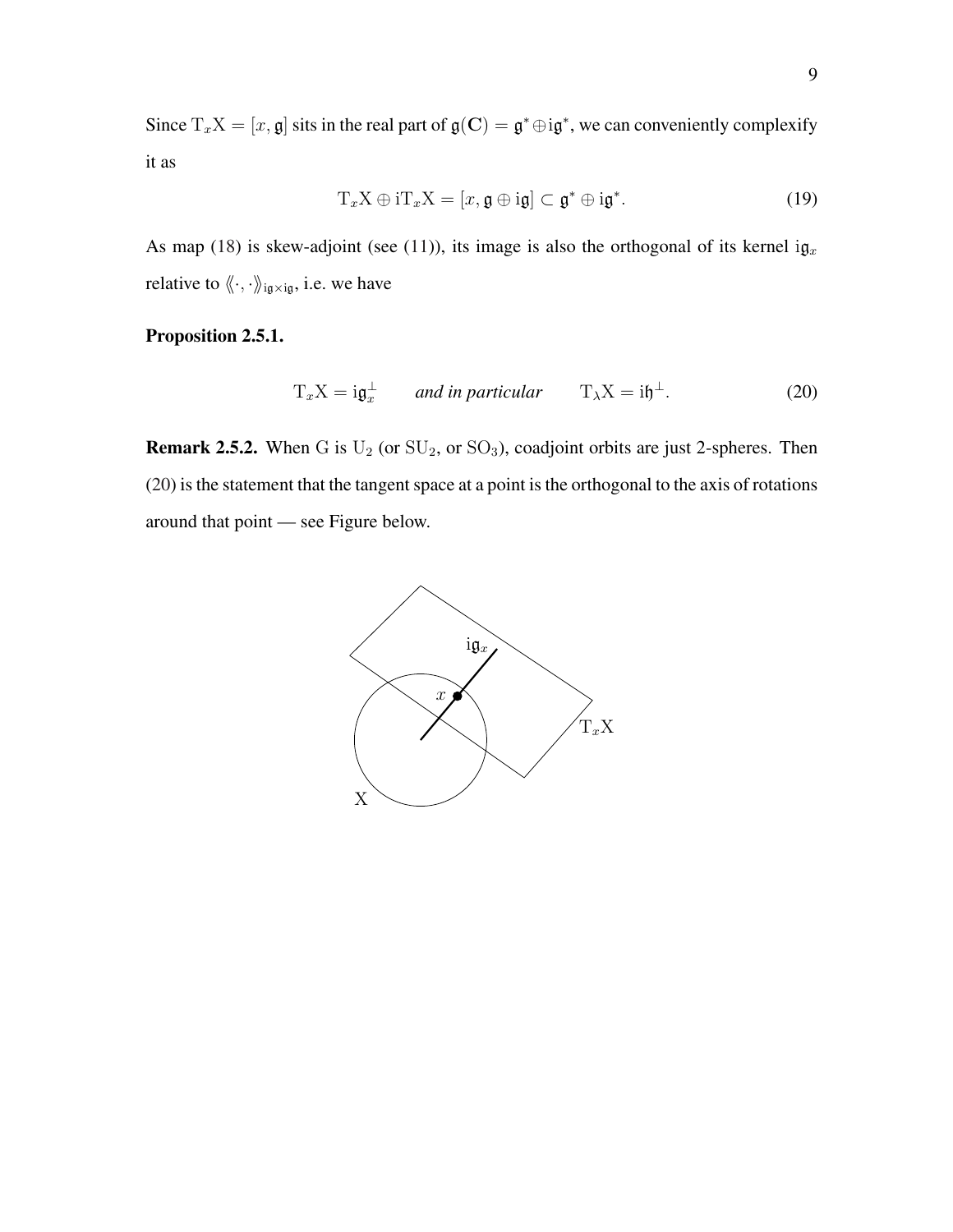## CANONICAL KÄHLER STRUCTURE

#### 3.1 THE CANONICAL COMPLEX STRUCTURE

<span id="page-13-5"></span><span id="page-13-1"></span><span id="page-13-0"></span>Let  $X = G(\lambda)$  be the coadjoint orbit with dominant element  $\lambda$  as in [\(13\)](#page-10-2). The re-striction of ad<sub>ix</sub> [\(18\)](#page-11-2) to its tangent space [\(20\)](#page-12-0) has kernel i $\mathfrak{g}_x \cap i\mathfrak{g}_x^{\perp} = \{0\}$ , so it is a (still skew-adjoint) linear bijection we shall denote

<span id="page-13-2"></span>
$$
A_x: T_x X \to T_x X. \tag{21}
$$

Theorem 3.1.1. *The Kirillov-Kostant-Souriau* 2*-form of* X *is given by*

<span id="page-13-3"></span>
$$
\omega(\delta x, \delta' x) = \langle \delta x, \mathbf{A}_x^{-1} \delta' x \rangle \tag{22}
$$

*where*  $A_x$  *is the map* [\(21\)](#page-13-2)*. Moreover the formulas* 

<span id="page-13-4"></span>
$$
I_x = |A_x|^{-1} A_x, \qquad g(\delta x, \delta' x) = -\langle \delta x, |A_x|^{-1} \delta' x \rangle,
$$
\n(23)

where  $|A_x| = \sqrt{-A_x^2}$  , make  $\omega$  part of a G-invariant **Kähler structure**  $(I, g, \omega)$ , i.e.:

- (a) I *is an (integrable) complex structure,*
- (b) g *is a positive-definite metric,*
- (c) we have  $\omega(\cdot, \cdot) = g(\cdot, I_x \cdot)$  and  $g(\cdot, \cdot) = \omega(I_x \cdot, \cdot)$ .

*Proof.* Fix  $\delta x$ ,  $\delta' x \in T_x X$  and put  $iZ = A_x^{-1} \delta' x \in i\mathfrak{g}$ . Then [\(21\)](#page-13-2), [\(18\)](#page-11-2) and [\(12\)](#page-10-1) give

$$
\delta'x = A_x A_x^{-1} \delta' x = [ix, iZ] = Z(x),\tag{24}
$$

whence we get [\(22\)](#page-13-3) by definition of the KKS 2-form [\[S70;](#page-30-0) [K76;](#page-29-0) [Z17,](#page-31-0) 3.15] and [\(12\)](#page-10-1):

$$
\omega(\delta x, \delta' x) = \langle \delta x, Z \rangle = \langle \delta x, iZ \rangle = \langle \delta x, A_x^{-1} \delta' x \rangle. \tag{25}
$$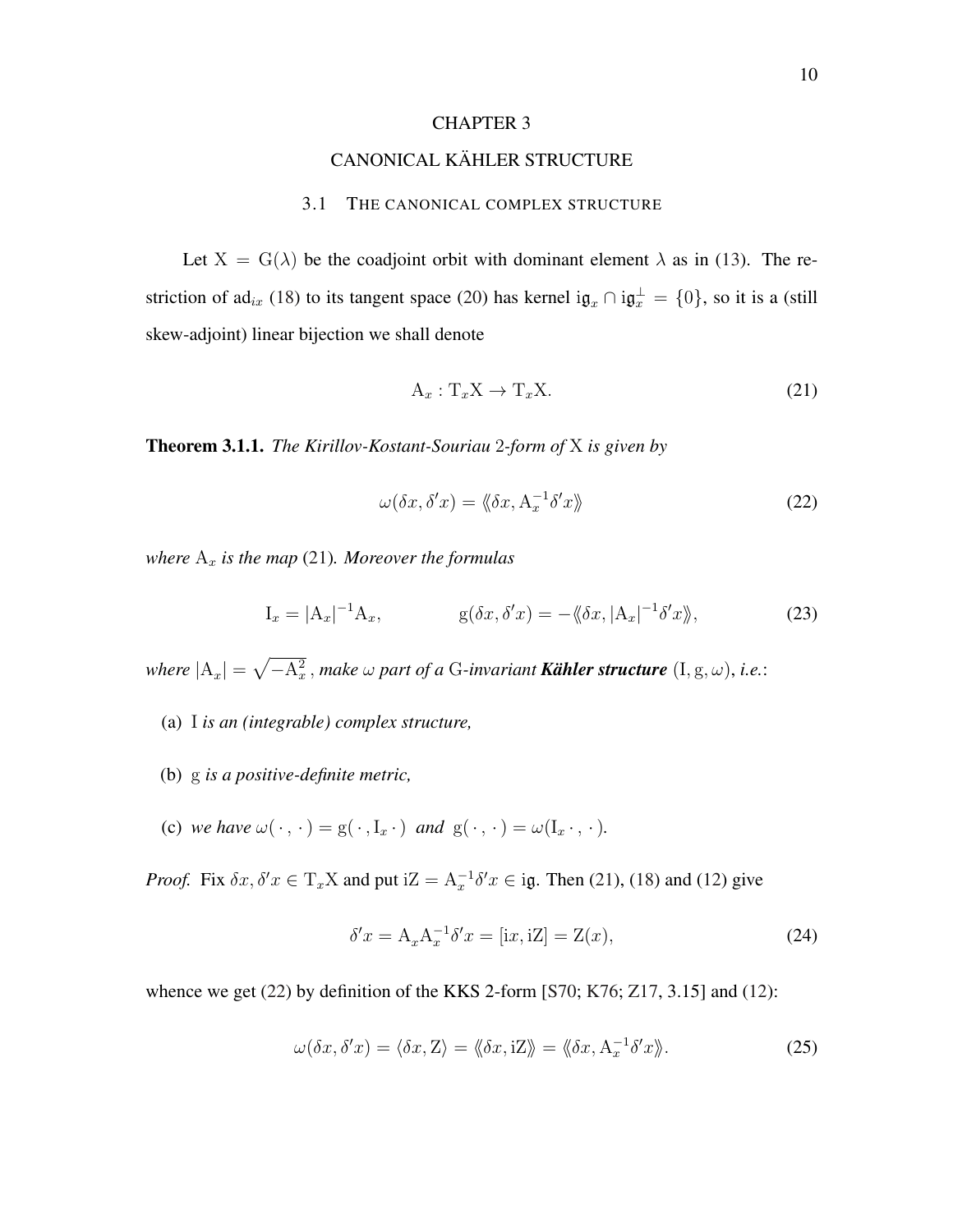<span id="page-14-3"></span>Next we note that  $|A_x|$  and  $I_x$  are by construction the (commuting) positive-definite and unitary part of the *polar decomposition* of  $A_x$ . So they depend smoothly on  $A_x$  [\[S70,](#page-30-0) 6.70] and I<sub>x</sub>, being again skew-adjoint, is an *almost complex structure*:  $I_x^2 = -I_x^* I_x = -I$ . Now (c) is clear by plugging  $A_x = |A_x| I_x$  in [\(22\)](#page-13-3) and [\(23\)](#page-13-4); (b) is clear if we remember that  $\langle\!\langle \cdot, \cdot \rangle\!\rangle_{iq \times iq}$  is negative-definite; so there remains to see (a). For a G-invariant I (such as ours is by construction), this is equivalent to either of

- (26) sections of the bundle of +i-eigenspaces of I in TX ⊕ iTX are *closed under Lie bracket* (Frobenius-Newlander-Nirenberg [\[N57\]](#page-29-1));
- (27) at  $x = \lambda$ , the preimage of the +i-eigenspace of  $I_{\lambda}$  under the infinitesimal action  $g(C) \to T_\lambda X \oplus iT_\lambda X$  (see [\(19\)](#page-12-1)) is a *Lie subalgebra* (Frölicher [[F55,](#page-29-2) §20]).

We prove [\(27\)](#page-14-0). First observe that if u and v are eigenvectors of  $x \in X$  for eigenvalues  $\lambda_r$ and  $\lambda_s$ , then the matrix  $u\overline{v}$  is an eigenvector of  $\mathrm{ad}_x$  for eigenvalue  $\lambda_r - \lambda_s$ :

<span id="page-14-1"></span><span id="page-14-0"></span>
$$
[x, u\overline{v}] = xu\overline{v} - u\overline{x}\overline{v} = (\lambda_r - \lambda_s)u\overline{v}.
$$
 (28)

It follows that  $ad_{ix}$  is diagonalizable with spectrum  $\Delta = \{i(\lambda_r - \lambda_s) : r, s \in S\}$ , and so is A<sub>x</sub> with spectrum  $\Delta \setminus \{0\}$ . And indeed A<sub> $\lambda$ </sub> explicitly *is* "diagonal" with eigenvectors the elementary matrices  $E_{ij} = e_i \overline{e_j}$ : in more detail, writing tangent vectors  $V \in T_\lambda X = i \mathfrak{h}^{\perp}$ [\(20\)](#page-12-0) as self-adjoint matrices with blocks  $V_{r|s}$  in the shape [\(15\)](#page-11-3), formula [\(28\)](#page-14-1) gives

<span id="page-14-2"></span>
$$
A_{\lambda} \left( \frac{V_{p|q} | V_{p|r}}{V_{r|p} | V_{r|q}} \right) = i \left( \frac{(\lambda_p - \lambda_q) V_{p|q} | (\lambda_p - \lambda_r) V_{p|r}}{(\lambda_q - \lambda_p) V_{q|p} | (\lambda_q - \lambda_r) V_{q|r}} \right) (29)
$$

(we only write out the case where the partition [\(14\)](#page-10-4) is into 3 segments  $p, q, r$ , but the general pattern should be clear). Hence we obtain by definition of  $|A_\lambda|$  and  $I_\lambda$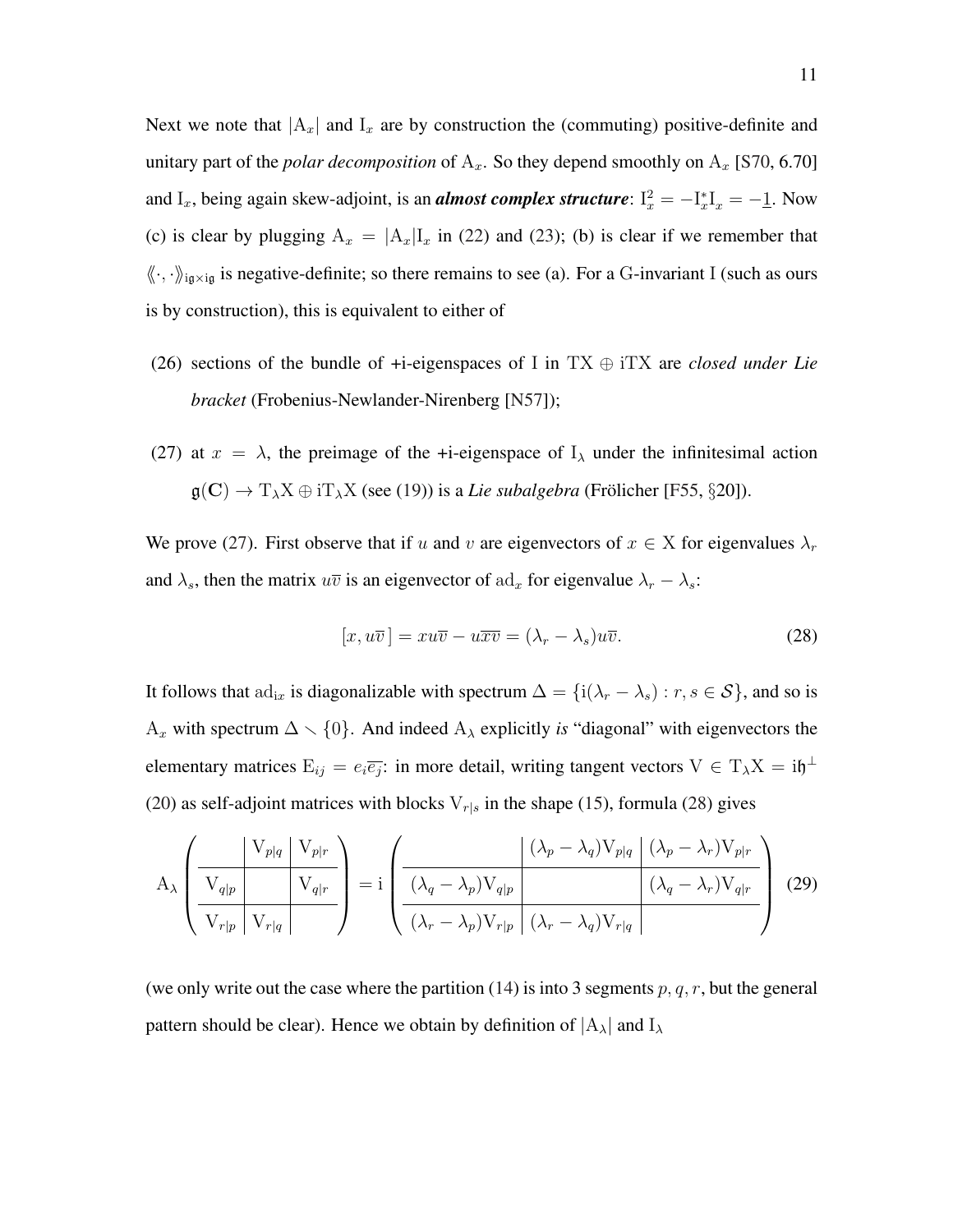<span id="page-15-2"></span>
$$
|\mathbf{A}_{\lambda}| \left( \frac{\mathbf{V}_{p|q} \mid \mathbf{V}_{p|r}}{\mathbf{V}_{q|p} \mid \mathbf{V}_{r|q}} \right) = \left( \frac{|\lambda_p - \lambda_q| \mathbf{V}_{p|q} \mid |\lambda_p - \lambda_r| \mathbf{V}_{p|r}}{|\lambda_q - \lambda_p| \mathbf{V}_{q|p} \mid |\lambda_q - \lambda_r| \mathbf{V}_{q|r}} \right) (30)
$$

and

<span id="page-15-0"></span>
$$
I_{\lambda} \left( \frac{V_{p|q} \quad V_{p|r}}{V_{q|p} \quad V_{r|q}} \right) = \left( \frac{iV_{p|q} \quad iV_{p|r}}{-iV_{q|p} \quad iV_{q|r}} \right). \tag{31}
$$

Thus we see that the +i-eigenvectors of  $I_{\lambda}$ , and likewise their preimages under [\(18\)](#page-11-2) or  $\text{ad}_x$ , are the block upper triangular matrices — hence a Lie subalgebra in  $g(C)$ .  $\Box$ 

Remark 3.1.2. We could have shortened the proof by using the fact that in presence of (b) and (c), (a) is equivalent to  $d\omega = 0$ . But this is a "delicate" fact [\[B87,](#page-28-1) 2.29], whereas [\(31\)](#page-15-0) is both easy and useful for the sequel. Alternatively, the integrability of I will follow from Corollary [5.1.2](#page-22-0) and knowing it on Grassmanians [\(34a\)](#page-16-2).

**Remark 3.1.3.** Using the diagonalizability [\(28\)](#page-14-1) and Lagrange interpolation [\[H71,](#page-29-3) §6.7] one can give an explicit formula for  $I_x$  at any point, viz.

<span id="page-15-1"></span>
$$
I_x = \sum_{\delta \in \Delta \smallsetminus \{0\}} i \operatorname{sign}(\delta) \mathcal{E}_{\delta} \quad \text{with} \quad \mathcal{E}_{\delta} = \prod_{\varepsilon \in \Delta \smallsetminus \{0,\delta\}} \frac{(\mathrm{ad}_{ix} - \varepsilon)}{(\delta - \varepsilon)}, \tag{32}
$$

which confirms e.g. the G-invariance and smoothness (indeed algebraicity) of I. Unfortunately this formula seems rather less enlightening than [\(23\)](#page-13-4).

Remark 3.1.4. The idea of using the polar decomposition to produce almost complex structures occurs in a general context in [\[W77,](#page-30-1) p. 8]. Other, less direct descriptions of the canonical complex structure are found in Borel [\[S54,](#page-30-2) §2; [B54,](#page-28-2) §4; [B58,](#page-28-3) 14.6], Guillemin-Sternberg [\[G82,](#page-29-4) p. 522], Besse [\[B87,](#page-28-1) §8.34], Vogan [\[V87,](#page-30-3) 5.8].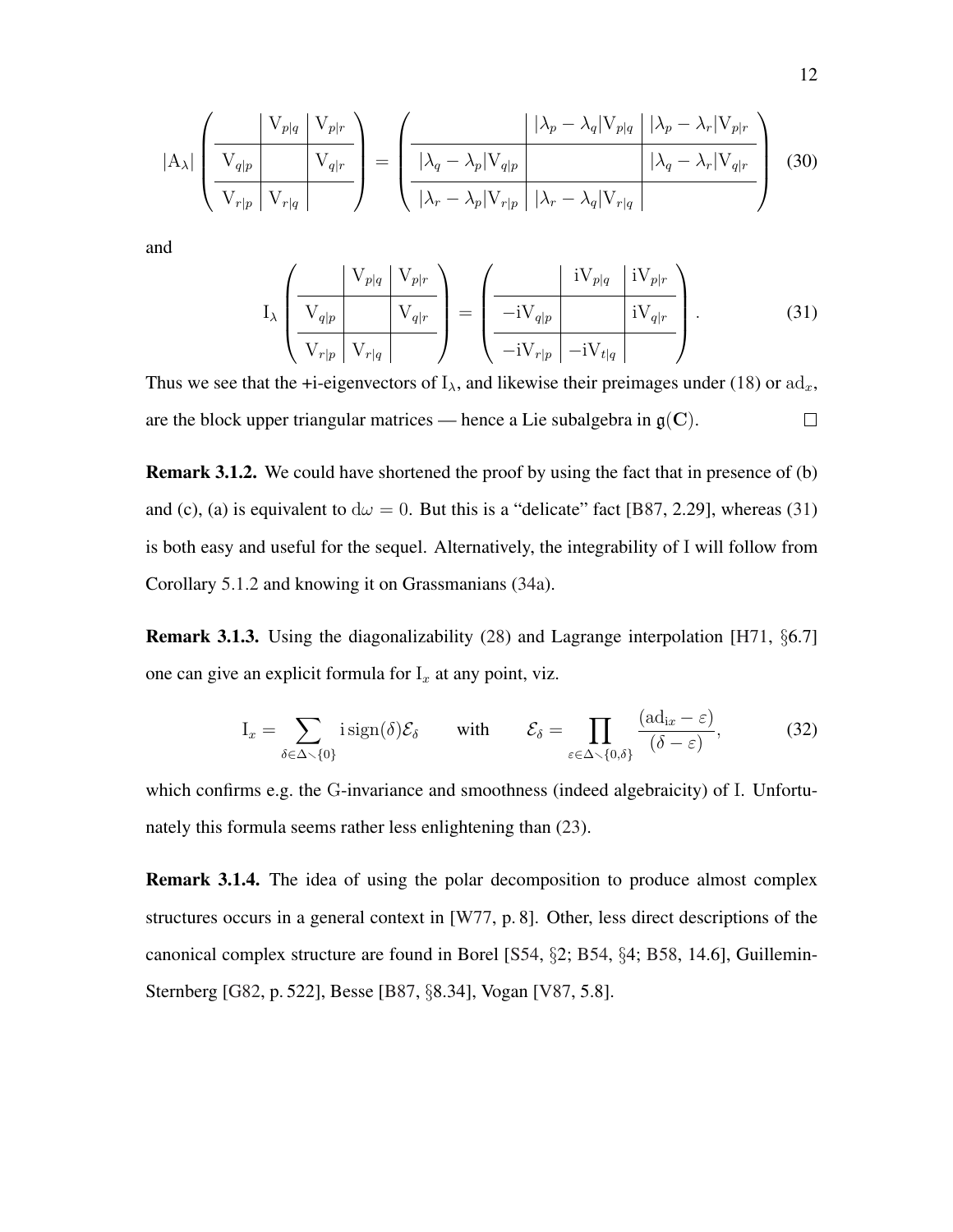#### 3.2 EXAMPLE: THE GRASSMANNIANS

<span id="page-16-6"></span><span id="page-16-0"></span>Let  $\text{Gr}_m$  be the Grassmannian of complex m-planes in  $\mathbb{C}^n$ , each identified with the self-adjoint projector  $y$  upon it, i.e.

<span id="page-16-4"></span>
$$
\operatorname{Gr}_m = \left\{ y \in \mathfrak{g}^* : y^2 = y, \operatorname{Trace}(y) = m \right\} = \operatorname{G}\left( \begin{array}{cc} \underline{1}_m & 0 \\ 0 & 0_{n-m} \end{array} \right). \tag{33}
$$

Its dominant element  $\varpi_m$  is the highest weight of the "fundamental" module  $\wedge^m \mathbb{C}^n$ .

 $\sqrt{ }$ 

<span id="page-16-2"></span><span id="page-16-1"></span>**Proposition 3.2.1.** In this case  $|A_y| = 1$  so that the canonical structure of  $Gr_m$  is simply

$$
I \delta y = [iy, \delta y]
$$
 (34a)

$$
\begin{cases}\n\text{g}(\delta y, \delta' y) = \text{Trace}(\delta y \delta' y)\n\end{cases} \tag{34b}
$$

$$
\begin{cases} \omega(\delta y, \delta' y) = \text{Trace}(\delta y \text{I} \delta' y) = \text{Trace}(i y [\delta' y, \delta y]). \end{cases} (34c)
$$

*Proof.* Deriving and reusing the relations  $y = y^2 = y^3$  gives  $\delta y = \delta y \cdot y + y \cdot \delta y = \delta y \cdot y + y \cdot \delta y$  $y.\delta y.y+y.\delta y$ . This implies  $y.\delta y.y=0$  and  $-A_y^2\delta y=[y,[y,\delta y]]=y.\delta y-2y.\delta y.y+\delta y.y=0$  $\delta y$ . So  $-A_y^2$  and hence its square root are the identity.  $\Box$ 

<span id="page-16-5"></span>**Remark 3.2.2.** The Hermitian metric  $g + i\omega$  in [\(34\)](#page-16-1) can be seen as Kähler reduction of the flat metric  $(s, s') := 2 \text{Trace}(\overline{s} s')$  on  $\mathbb{C}^{n \times m} \cong \text{Hom}(\mathbb{C}^m, \mathbb{C}^n)$ .<sup>[1](#page-16-3)</sup> Indeed  $U_m$  acts there by  $u(s) = su^{-1}$ , preserving  $\Omega = \text{Im}(\cdot, \cdot)$  with moment map  $\psi(s) = -\overline{s}s$ , and [\(34\)](#page-16-1) obtains on passing to the quotient  $\text{Gr}_m = \psi^{-1}(-1)/\text{U}_m$  [\[G73,](#page-29-5) §V.5; [T06,](#page-30-4) p. 240]. E.g. for  $m = 1$  one recovers the *Fubini-Study metric* on projective space, i.e.

$$
2\left[\frac{(\delta s, \delta' s)}{\|s\|^2} - \frac{(\delta s, s)(s, \delta' s)}{\|s\|^4}\right] \quad \text{on} \quad \text{Gr}_1 = \left\{y = \frac{s(s, \cdot)}{\|s\|^2} : s \in \mathbf{C}^n \setminus \{0\}\right\}. \tag{35}
$$

See [\[S05,](#page-30-5) §5], and for  $m > 1$ , [\[C29;](#page-28-4) [E34\]](#page-29-6). Formulas [\(34\)](#page-16-1) are emblematic of the explicitness we'd like to have in general.

<span id="page-16-3"></span><sup>&</sup>lt;sup>1</sup>Or alternatively on the dual  $\mathbb{C}^{m \times n}$ , if we insist on obtaining [\(34a\)](#page-16-2) and not its opposite  $\frac{1}{i}[y, \delta y]$ .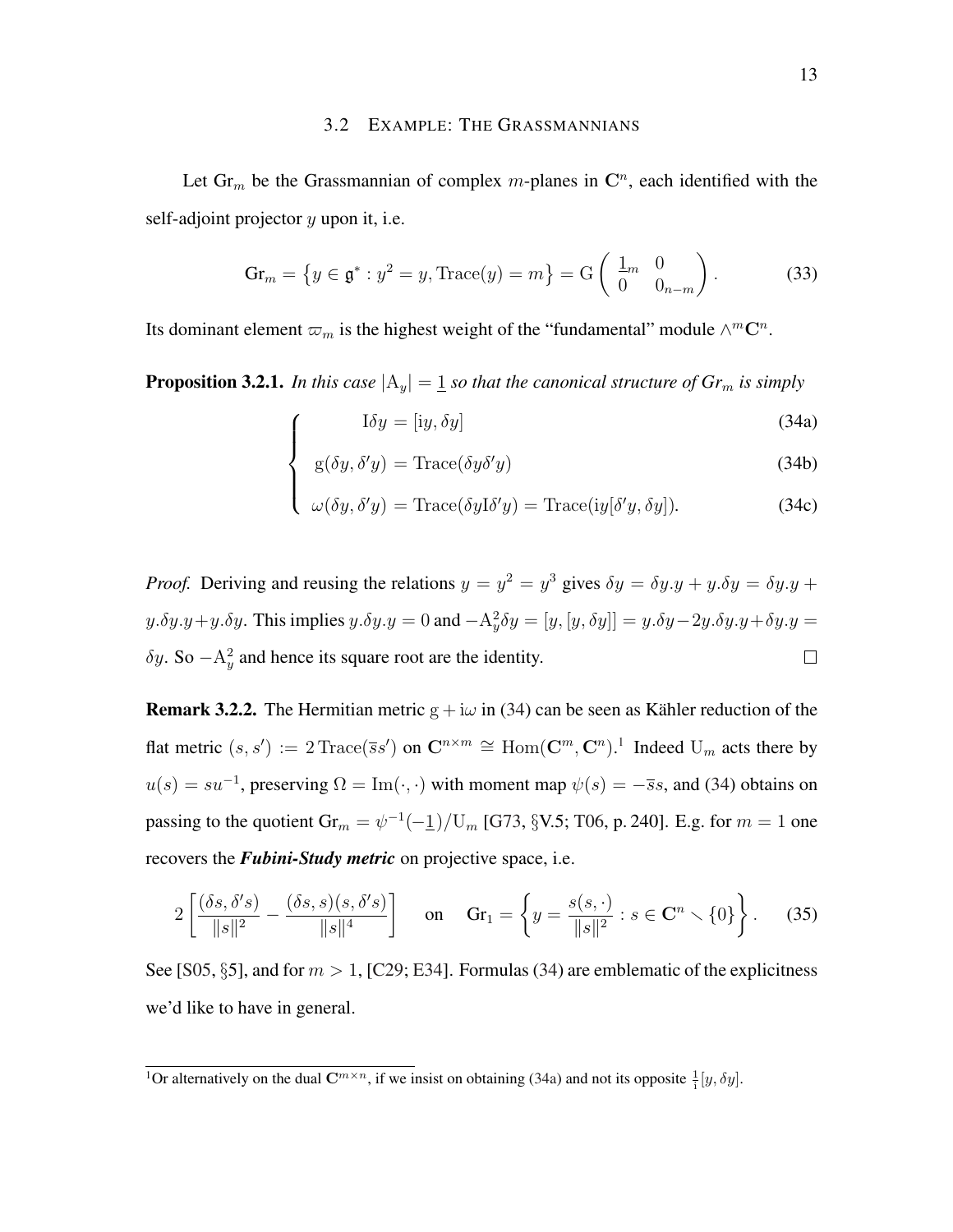## <span id="page-17-0"></span>PSEUDO-KÄHLER STRUCTURES CLASSIFIED: THE COSET MODEL

In this section we review the standard classification of complex structures which results from the principle: a G-invariant J on  $X = G(\lambda) = G/H$  amounts to an H-invariant  $J_{\lambda} \in$  End $(T_{\lambda}X)$ .

#### 4.1 THE DECOMPOSITION OF THE ISOTROPY REPRESENTATION

<span id="page-17-1"></span>Let  $\mathfrak{g}_{r|s}(\mathbf{C})$  denote, for segments  $r \neq s$  in the partition S [\(14\)](#page-10-4), the matrices [\(29\)](#page-14-2) where all blocks vanish except perhaps  $V_{r|s}$ , i.e.

$$
\mathfrak{g}_{r|s}(\mathbf{C}) = \{ Z \in \mathfrak{g}(\mathbf{C}) : Z_{ij} = 0 \text{ for } (i,j) \notin r \times s \},\tag{36}
$$

and let  $\mathfrak{X}_{r|s}$  (resp. i $\mathfrak{X}_{r|s}$ ) denote the intersection of  $\mathfrak{g}_{r|s}(\mathbf{C}) \oplus \mathfrak{g}_{s|r}(\mathbf{C})$  with  $\mathfrak{g}$  (resp. ig).

<span id="page-17-3"></span>**Theorem 4.1.1.** *The isotypic decomposition of the isotropy representation of*  $H = G_{\lambda}$  *in the complexified tangent space* [\(19\)](#page-12-1) *at* λ *into inequivalent irreducibles is*

<span id="page-17-2"></span>
$$
T_{\lambda}X \oplus iT_{\lambda}X = \bigoplus_{r \neq s \text{ in } \mathcal{S}} \mathfrak{g}_{r|s}(\mathbf{C})
$$
 (37)

*Consequently,*

- (a) *Every* G-invariant almost complex structure J on  $X = G(\lambda)$  is obtained by flipping *the sign of* I (and hence g) on some summands in  $T_\lambda X = \bigoplus_{r < s \text{ in } S} i \mathfrak{X}_{r \mid s}$ .
- (b) As g coincides with  $\frac{-1}{|\lambda_r-\lambda_s|}\langle\!\langle\cdot\,,\cdot\rangle\!\rangle$  on  $i\mathfrak{X}_{r|s}$ , each such flip affects its signature by turn*ing a block of*  $|r| \times |s|$  *pluses into minuses.*
- (c) If S has k parts, then X admits  $2^{k(k-1)/2}$  different G-invariant almost complex struc*tures.*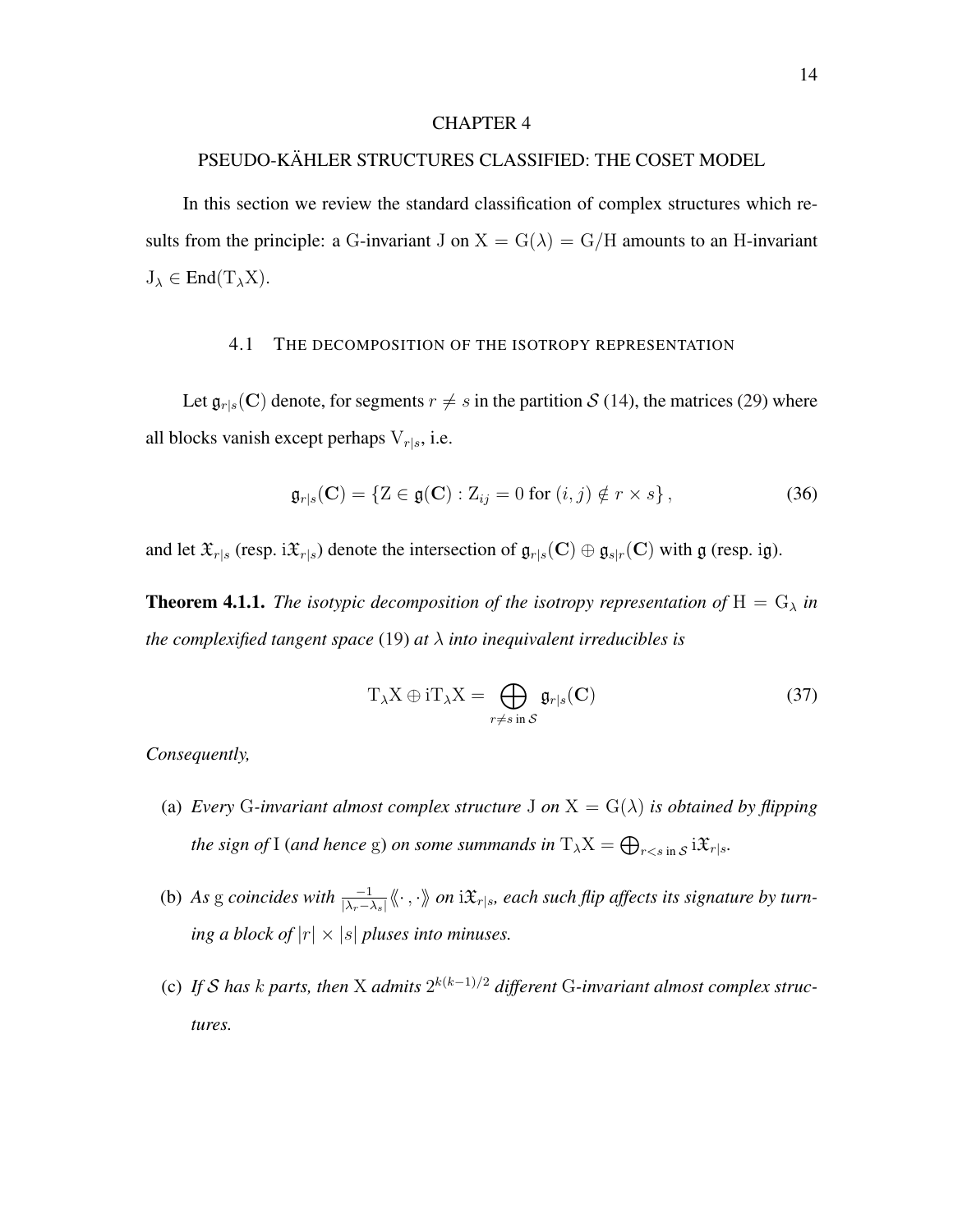<span id="page-18-2"></span>*Proof.* Using the notation of [\(15\)](#page-11-3) and [\(29\)](#page-14-2), one checks without trouble that the isotropy action of  $h = diag(u_{s_1}, \ldots, u_{s_k}) \in H$  takes block  $V_{r|s}$  of  $V \in T_\lambda X$  to

$$
h(\mathbf{V}_{r|s}) = u_r \mathbf{V}_{r|s} u_s^{-1}.
$$
\n(38)

So the  $\mathfrak{g}_{r|s}(\mathbf{C})$  are H-invariant and the representation on each factors through the natural representation of  $U_{|r|} \times U_{|s|}$  on  $Hom(C^{|s|}, C^{|r|}) \cong C^{|r|} \otimes \overline{C^{|s|}}$ . As these are irreducible and different for different pairs  $(r, s)$ , we obtain [\(37\)](#page-17-2). Now  $J_{\lambda}$  is determined by its  $\pm i$ eigenspaces

$$
T_{\lambda}X^{\pm} = \text{Im}(J_{\lambda} \pm \underline{i}) = \text{Ker}(J_{\lambda} \mp \underline{i})
$$
\n(39)

which are (complex conjugate) H-invariant subspaces of [\(37\)](#page-17-2), hence are each the sum of *some*  $\mathfrak{g}_{r|s}(C)$  [\[B12,](#page-28-5) §4, Prop. 4d] — one per pair  $(\mathfrak{g}_{r|s}(C), \mathfrak{g}_{s|r}(C))$ . So they can only differ from those of  $I_{\lambda}$  [\(31\)](#page-15-0) by the indicated sign flips, and we obtain (a, b, c).  $\Box$ 

### 4.2 THE INVARIANT COMPLEX STRUCTURES

<span id="page-18-0"></span>There remains to determine which of the almost complex structures of Theorem [4.1.1](#page-17-3) are integrable.

### <span id="page-18-1"></span>Theorem 4.2.1. *We have*

 0 *if* s 6= p*;* q 6= r (40a)

$$
\left[\mathfrak{g}_{p|q}(\mathbf{C}), \mathfrak{g}_{r|s}(\mathbf{C})\right] = \begin{cases} \mathfrak{g}_{p|s}(\mathbf{C}) & \text{if } s \neq p; q = r \end{cases}
$$
 (40b)

$$
if s = p; q \neq r \qquad (40c)
$$

$$
\left(\left(\mathfrak{g}_{p|p}(\mathbf{C}) + \mathfrak{g}_{q|q}(\mathbf{C})\right) \cap \mathfrak{sl}_n(\mathbf{C}) \quad \text{if } s = p; q = r. \tag{40d}
$$

*Consequently,*

(a) *An almost complex structure* J *obtained as in Theorem* [4.1.1](#page-17-3) *is integrable iff it respects the "Chasles" rule: if the sign is flipped on*  $i\mathfrak{X}_{r|s}$  *and*  $i\mathfrak{X}_{s|t}$  ( $r < s < t$ ), *then it is also flipped on*  $i\mathfrak{X}_{r|t}$ .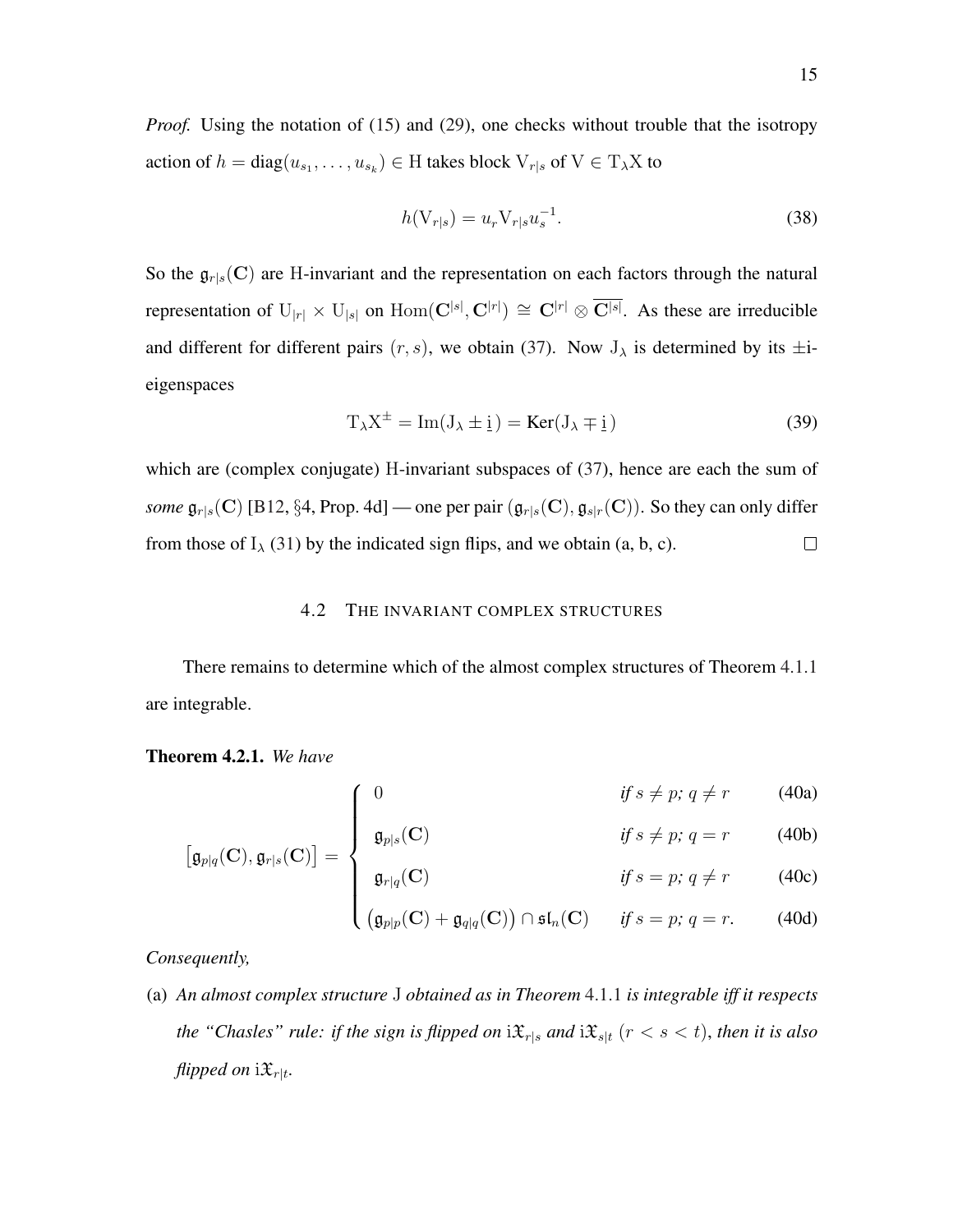<span id="page-19-2"></span>(b) *Such is the case iff the preimage of*  $T_{\lambda}X^{+}$  *under the infinitesimal action* [\(27\)](#page-14-0) *is a parabolic subalgebra of*  $\mathfrak{g}(C)$ *, containing*  $\mathfrak{h}(C)$ *.* 

*Proof.* Relations [\(40\)](#page-18-1) follow from noting that  $\mathfrak{g}_{r|s}(\mathbf{C})$  is the span of elementary matrices  $E_{ij} = e_i \overline{e_j}$  for  $(i, j) \in r \times s$ , and computing  $[e_i \overline{e_j}, e_k \overline{e_l}]$ . Next (a) translates condition [\(27\)](#page-14-0) that the preimage in (b) be a subalgebra; and (b) translates, via [\[B75,](#page-28-6) Déf. VIII.3.2], the observation made in the proof of Theorem [4.1.1](#page-17-3) that each  $E_{ij}$  not in  $\mathfrak{h}(C)$  is in either  $T_\lambda X^+$ or  $T_\lambda X^-$ .  $\Box$ 

**Remark 4.2.2.** Versions of Theorems [4.1.1](#page-17-3) and/or [4.2.1](#page-18-1) valid beyond  $U_n$  can be found in [\[B58;](#page-28-3) [S69;](#page-30-6) [B82;](#page-28-7) [N84;](#page-30-7) [A86;](#page-28-8) [A97;](#page-28-9) [K10;](#page-29-7) [Y14\]](#page-31-1). There, the roots  $\alpha_{ij} = E_{ii} - E_{jj} \in \mathfrak{t}^*$  whose root space  $CE_{ij}$  lies in  $T_{\lambda}X^{+}$  are called *roots of* J.

### 4.3 THE RESIDUAL ACTION OF THE NORMALIZER

<span id="page-19-0"></span>A systematic way to produce new complex structures (or "Chasles" block flips) from old ones is to let diffeomorphisms act on them. This is the place to recall that any homogeneous space  $X = G/H$  carries a residual "right" action,

<span id="page-19-1"></span>
$$
p(gH) = gHn^{-1} = gn^{-1}H,
$$
\n(41)

of the normalizer  $N = \{n \in G : nHn^{-1} = H\}$ . As H itself (clearly) acts trivially, this is really an action of the Weyl-like quotient  $W = N/H$  — which is also a subset of X.

When  $k = n$  (nondegenerate case, the stabilizer [\(15\)](#page-11-3) is the maximal torus T), W is the actual Weyl group  $\mathfrak{S}_n$  of G and the n! complex structures thus obtained turn out to exhaust all of them, as was observed in [\[B58,](#page-28-3) 13.8; [B82,](#page-28-7) Exerc. IX.4.8e] and will be recovered here in §[5.2.](#page-23-0)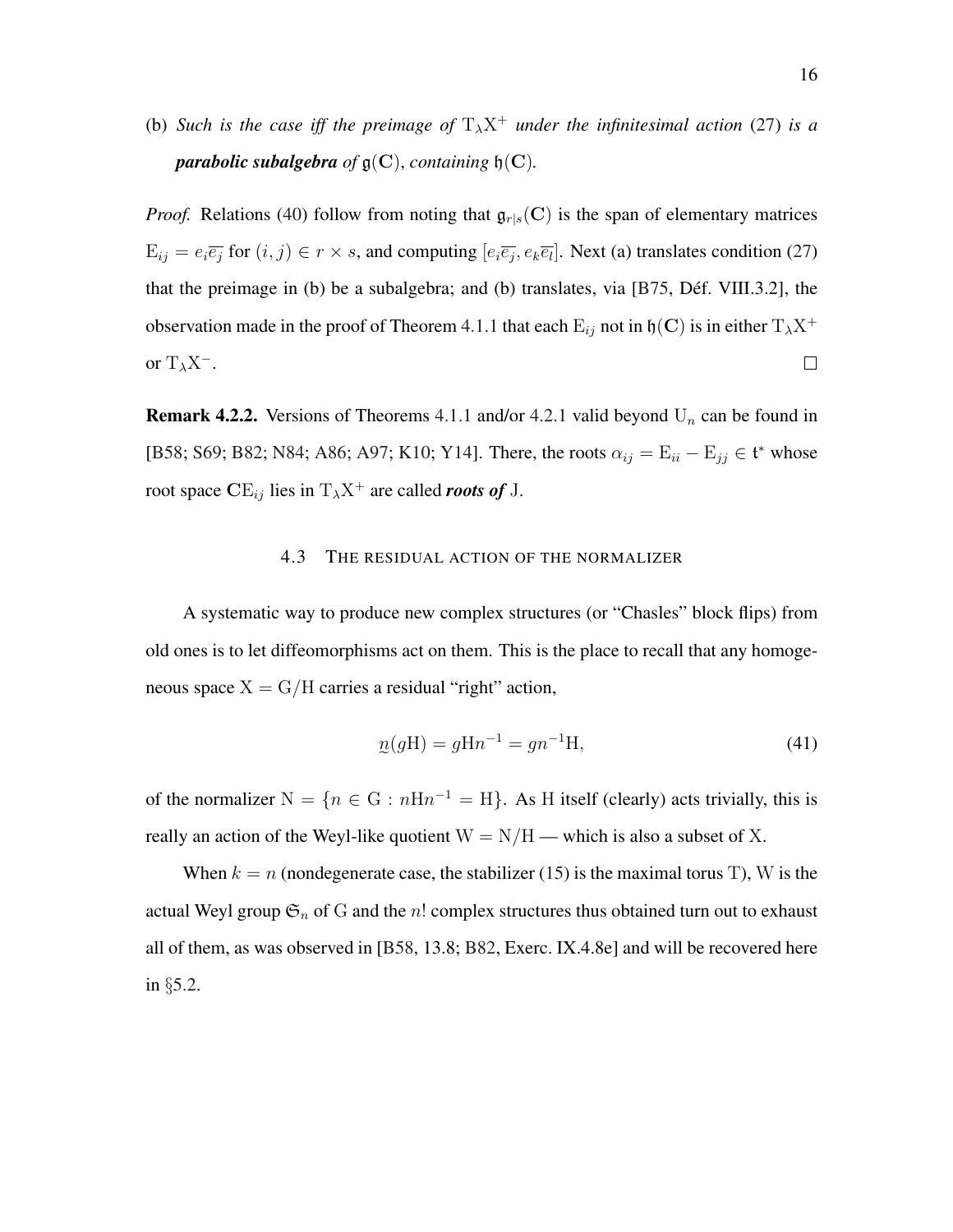#### <span id="page-20-3"></span><span id="page-20-0"></span>PSEUDO-KÄHLER STRUCTURES REALIZED: THE FLAG MODELS

Theorem [4.2.1](#page-18-1) only spells out complex structures by giving the effect of J at the base point  $\lambda$ . At any other point  $x = g(\lambda)$ , computation of  $J_x = gJ_\lambda g^{-1}$  requires use of some  $g \in G$ , on whose nonuniqueness the outcome is *known not to depend*. Our goal below is a more intrinsic picture where  $J_x$  can be explicit in terms of x alone, as in [\(22–](#page-13-3)[23,](#page-13-4) [32,](#page-15-1) [34\)](#page-16-1). We freely use the notation introduced in  $(13-14, 33)$  $(13-14, 33)$  $(13-14, 33)$ .

### 5.1 THE CANONICAL COMPLEX STRUCTURE, REDUX

<span id="page-20-1"></span>A first idea is to note that *spectral decomposition* expresses each  $x \in X$  as linear combination of eigenprojectors,  $E_r \in \text{Gr}_{|r|}$ , belonging to the (fixed) eigenvalues  $\lambda_r$ :

<span id="page-20-2"></span>
$$
x = \sum_{r \in S} \lambda_r E_r, \quad \text{where} \quad E_r = \prod_{s \in S \smallsetminus \{r\}} \frac{(x - \lambda_s)}{(\lambda_r - \lambda_s)} \tag{42}
$$

(Lagrange interpolation [\[H71,](#page-29-3) §6.7]). So sending x to  $y = (E_r)_{r \in S}$  embeds X G-equivariantly as a submanifold Y of a product  $\prod_{r \in \mathcal{S}} \text{Gr}_{|r|}$  of Grassmannians [\(33\)](#page-16-4), hopefully pulling product structures back to useful ones on X. Alas, Proposition [5.1.1](#page-21-0) below dashes this hope: Y *isn't a complex submanifold* of the product, so there is no complex structure to transport back. Fortunately, the same Proposition will also indicate the way out.

To state it, note that the  $E_r$  are just a small part of x's **spectral measure**  $A \mapsto E_A$ which maps *subsets of* S (or alternatively, of the spectrum  $\{\lambda_s : s \in S\}$ ) to projectors

$$
E_A = \sum_{r \in A} E_r \in \mathbf{Gr}_{|A|}, \qquad |A| = \sum_{r \in A} |r|,\tag{43}
$$

with the property that  $E_{A \cap B} = E_A E_B$  (so the  $E_A$  all commute). Thus, not only the singletons but any subfamily  $A \subset 2^S$  gives rise to a G-equivariant map,  $x \mapsto (E_A)_{A \in \mathcal{A}}$ , from X to a product of Grassmannians.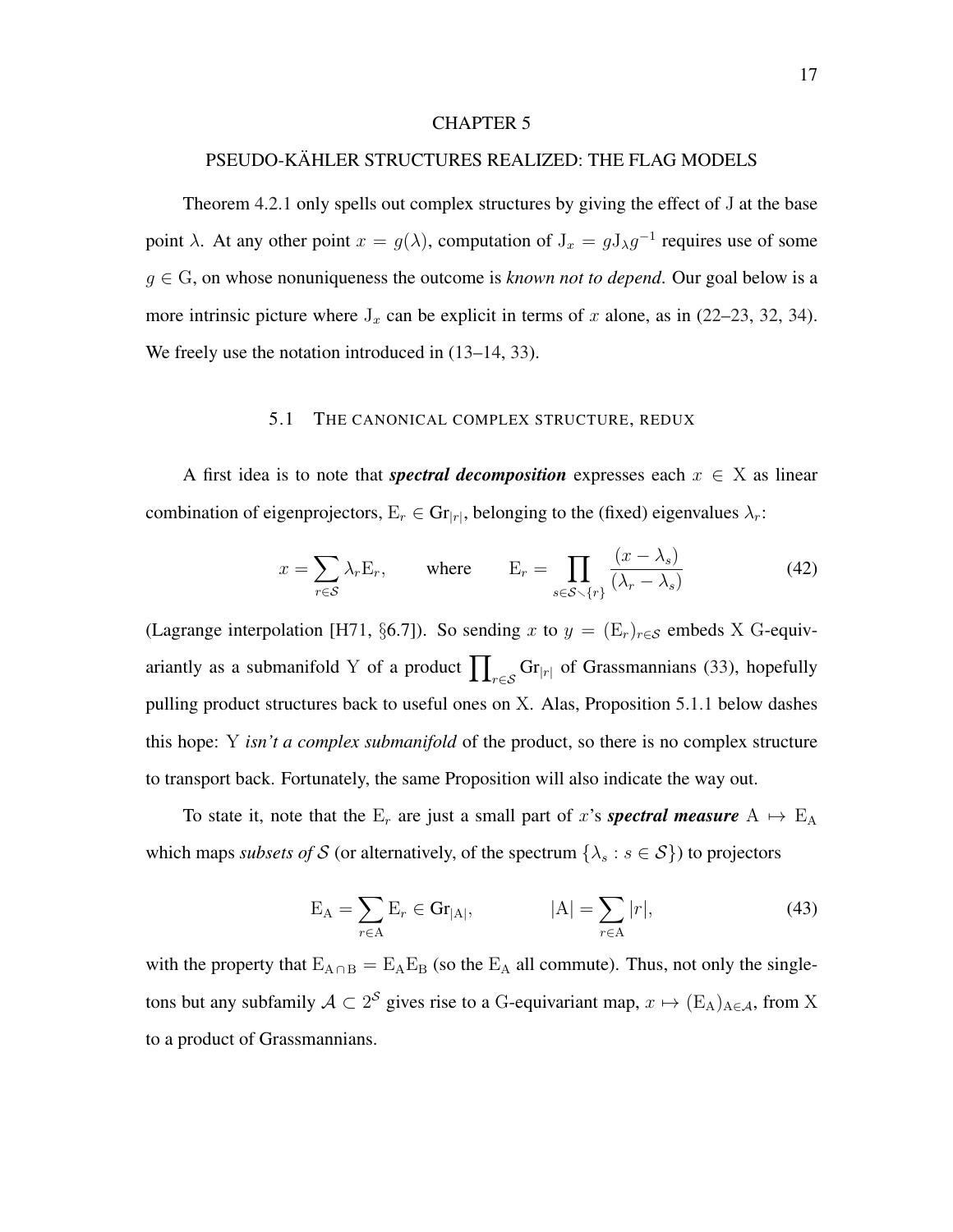<span id="page-21-3"></span><span id="page-21-0"></span>**Proposition 5.1.1.** *The image* Y *of this map is a complex submanifold of*  $\prod_{A \in \mathcal{A}} Gr_{|A|}$  *(for the product complex structure) if and only if* A *is totally ordered by inclusion.*

*Proof.* First note that as G is transitive on X, the map's equivariance (visible on [\(42\)](#page-20-2)) ensures that Y is an orbit of a smooth group action, hence as always an ("initial") submanifold [\[O04,](#page-30-8) Prop. 2.3.12].

Assume that  $A \subset 2^S$  is not totally ordered by inclusion. So there are A, B  $\in A$  such that A  $\not\subset$  B and B  $\not\subset$  A. Pick  $r \in A \setminus B$  and  $s \in B \setminus A$  and nonzero eigenvectors  $u, v \in \mathbb{C}^n$ for eigenvalues  $\lambda_r$ ,  $\lambda_s$  of x. Thus we have (with  $(P, Q)$  short for  $(E_A, E_B)$ ):

<span id="page-21-1"></span>
$$
Pu = u,
$$
  $Pv = 0,$   $Qu = 0,$   $Qv = v.$  (44)

Now put  $Z = u\overline{v} - v\overline{u} \in \mathfrak{g}$  and consider the image  $\delta y \in T_yY$  of  $\delta x = [Z, x] \in T_xX$ . By equivariance and [\(44\)](#page-21-1), its components in  $T_P X_{|A|}$  and  $T_Q X_{|B|}$  are respectively

<span id="page-21-2"></span>
$$
\delta P = [Z, P] = [u\overline{v} - v\overline{u}, P] = -u\overline{v} - v\overline{u},
$$
  
\n
$$
\delta Q = [Z, Q] = [u\overline{v} - v\overline{u}, Q] = u\overline{v} + v\overline{u}.
$$
\n(45)

They (of course) satisfy the relation  $[\delta P, Q] + [P, \delta Q] = 0$  which any tangent vector to Y must, as one sees by deriving  $[P, Q] = 0$ . On the other hand, we claim that I $\delta P$  and I $\delta Q$ *fail* that relation. Indeed [\(34a\)](#page-16-2) gives

$$
I\delta P = [iP, \delta P] = i(v\overline{u} - u\overline{v}) = iZ,
$$
  
\n
$$
I\delta Q = [iQ, \delta Q] = i(v\overline{u} - u\overline{v}) = iZ,
$$
\n(46)

whence (using [\(45\)](#page-21-2))

$$
[\text{I}\delta\text{P},\text{Q}] + [\text{P},\text{I}\delta\text{Q}] = [\text{iZ},\text{Q} - \text{P}]
$$

$$
= \text{i}(\delta\text{Q} - \delta\text{P})
$$

$$
= 2\text{i}(u\overline{v} + v\overline{u}) \neq 0.
$$
(47)

This shows that  $T_yY$  is not preserved by the product complex structure, as claimed.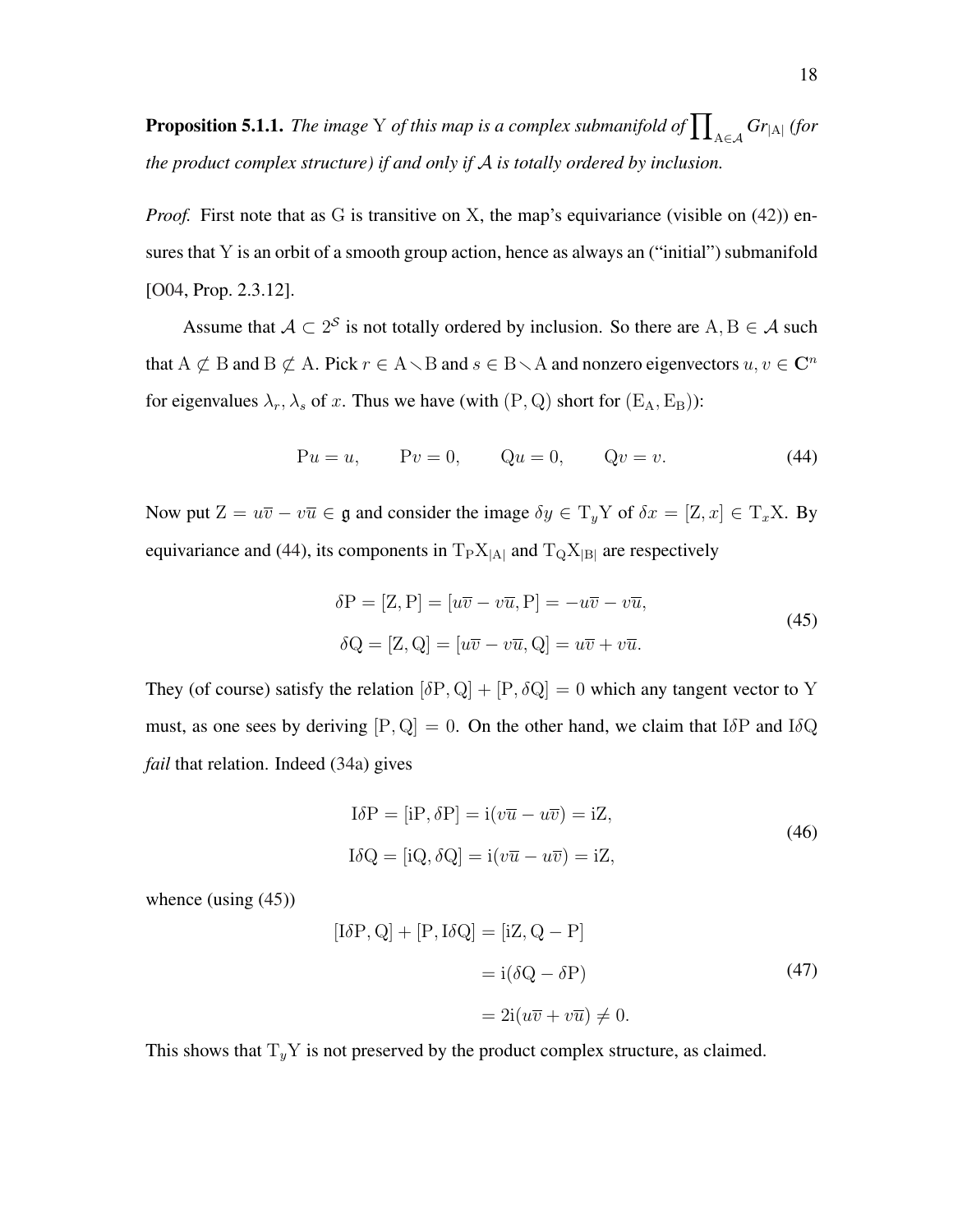Conversely, assume that A is totally ordered by inclusion. Then a tuple  $(E_A)_{A \in \mathcal{A}}$  of projectors is in Y if and only if it satisfies

$$
E_A E_B = E_B E_A = E_A \tag{48}
$$

for all A  $\subset$  B in A; and  $\delta y = (\delta E_A)_{A \in \mathcal{A}}$  is in  $T_y Y$  if and only if we also have, for all  $A \subset B$  in A, the derived relations (where again we write  $(P, Q) = (E_A, E_B)$  for short):

<span id="page-22-2"></span><span id="page-22-1"></span>
$$
\delta P.Q + P.\delta Q = \delta P, \tag{49a}
$$

$$
\delta Q.P + Q.\delta P = \delta P.
$$
\n(49b)

Assume [\(49a\)](#page-22-1). Multiplying it on the right by Q gives  $P.\delta Q.Q = 0$  and hence

$$
I\delta P.Q + P.I\delta Q = [iP, \delta P]Q + P[iQ, \delta Q]
$$
  
= i(P.\delta P.Q + P.Q.\delta Q - \delta P.P.Q)  
= iP.(\delta P.Q + P.\delta Q) - i\delta P.P  
= iP.\delta P - i\delta P.P  
= I\delta P. (50)

Thus we see that  $I \delta y$  also satisfies [\(49a\)](#page-22-1); and arguing similarly for [\(49b\)](#page-22-2) completes the proof that I preserves  $T_y Y$ .  $\Box$ 

Choosing  $A = \{ \{s_1, \ldots, s_i\} : i = 1, \ldots, k \}$  and  $m_i = |s_1| + \cdots + |s_i|$  now gives an independent reconstruction of the Kähler structure  $(22-23)$  $(22-23)$  $(22-23)$ :

<span id="page-22-0"></span>**Corollary 5.1.2.** The coadjoint orbit  $(X, I, g+*i*\omega)$  is isomorphic to the orbit  $Y$  of  $(\varpi_{m_i})_{i=1}^k$ in  $\prod_{i=1}^kGr_{m_i}$  with the product complex structure and hermitian metric

<span id="page-22-4"></span>
$$
\sum_{i=1}^{k} \ell_{s_i} (g_{m_i} + i\omega_{m_i})
$$
\n(51)

*where*  $(Gr_m, I, g_m + i\omega_m)$  *is the Grassmannian* [\(34\)](#page-16-1) *and*  $\ell_{s_i} = \lambda_{s_i} - \lambda_{s_{i+1}} (\lambda_{s_{k+1}} := 0)$ *. The map from* X *to* Y *and the (moment) map from* Y *to* X *are respectively*

<span id="page-22-3"></span>
$$
x \mapsto \left(\mathcal{E}_{\{s_1,\dots,s_i\}}\right)_{i=1}^k \qquad \text{and} \qquad (y_{m_i})_{i=1}^k \mapsto \sum_{i=1}^k \ell_{s_i} y_{m_i}.\tag{52}
$$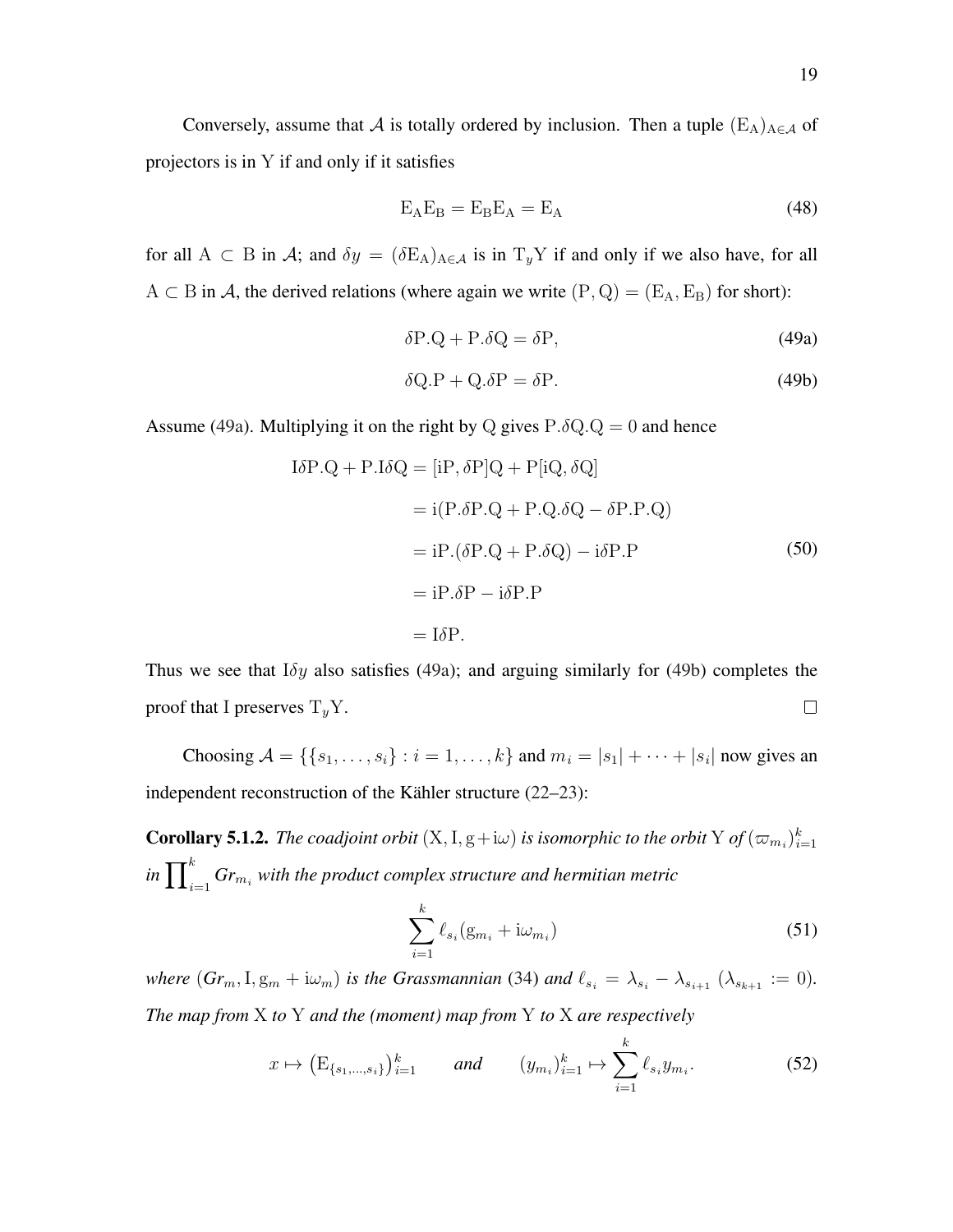*Proof.* We have just seen that Y is a complex submanifold of the product. Thus it is (homogeneous) symplectic, hence isomorphic via its moment map, which is clearly [\(52\)](#page-22-3), to a coadjoint orbit which is X since  $\sum_{i=1}^k \ell_{s_i} \overline{\omega}_{m_i} = \sum_{i=1}^k (\lambda_{s_i} - \lambda_{s_{i+1}}) \overline{\omega}_{m_i} = \lambda_{s_1} \overline{\omega}_{m_1} + \lambda_{s_2} \overline{\omega}_{s_2}$  $\lambda_{s_2}(\varpi_{m_2}-\varpi_{m_1})+\cdots+\lambda_{s_k}(\varpi_{m_k}-\varpi_{m_{k-1}})=\lambda.$  $\Box$ 

### 5.2 THE k! FLAG MODELS AND COMPLEX STRUCTURES

<span id="page-23-0"></span>The point now is that the previous construction [\(51,](#page-22-4) [52\)](#page-22-3) *works just as well* when the  $\lambda_{s_i}$ are not in decreasing order. In other words, we may preface it by rearranging the  $k$  diagonal blocks of [\(13\)](#page-10-2) according to any permutation  $\pi$  of  $\{1, \ldots, k\}$ : as some  $\lambda_{s_{\pi(i)}} - \lambda_{s_{\pi(i+1)}}$ become negative, this should get us the indefinite metrics (see [\(51\)](#page-22-4)) and attendant complex structures (see [\(29\)](#page-14-2)) we have been seeking.

<span id="page-23-4"></span>Conjecture 5.2.1. *The explicit pseudo-Kahler structures so obtained are exactly those of ¨ Theorem* [4.2.1](#page-18-1)*. In particular* X *carries precisely* k! G*-invariant complex structures, realized in* k! *different flag models.*

*Sketch of proof.* As we haven't checked all details, we shall be content to prove this when  $k = 3$  (writing out matrices of size  $n = 4$  for simplicity) and indicate why we believe it stays true in general. The left column below shows all  $3! = 6$  possible rearrangements of 3 blocks with eigenvalues  $a > b > c$ :

<span id="page-23-3"></span><span id="page-23-2"></span><span id="page-23-1"></span>
$$
\left(\begin{array}{c|c}\n a & + & + & + \\
 \hline\n b & + & \\
 c & + & + \\
 \hline\n c & + & + \\
 \hline\n c & + & + \\
 \hline\n d & b & + \\
 \hline\n d & b & + \\
 \hline\n d & b & + \\
 \hline\n d & b & + \\
 \hline\n d & b & + \\
 \hline\n d & b & + \\
 \hline\n d & b & + \\
 \hline\n d & b & + \\
 \hline\n d & b & + \\
 \hline\n d & b & + \\
 \hline\n d & b & + \\
 \hline\n d & b & + \\
 \hline\n d & b & + \\
 \hline\n d & b & + \\
 \hline\n d & b & + \\
 \hline\n d & b & + \\
 \hline\n d & b & + \\
 \hline\n d & b & + \\
 \hline\n d & b & + \\
 \hline\n d & b & + \\
 \hline\n d & b & + \\
 \hline\n d & b & + \\
 \hline\n d & b & + \\
 \hline\n d & b & + \\
 \hline\n d & b & + \\
 \hline\n d & b & + \\
 \hline\n d & b & + \\
 \hline\n d & b & + \\
 \hline\n d & b & + \\
 \hline\n d & b & + \\
 \hline\n d & b & + \\
 \hline\n d & b & + \\
 \hline\n d & b & + \\
 \hline\n d & b & + \\
 \hline\n d & b & + \\
 \hline\n d & b & + \\
 \hline\n d & b & + \\
 \hline\n d & b & + \\
 \hline\n d & b & + \\
 \hline\n d & b & + \\
 \hline\n d & b & + \\
 \hline\n d & b & + \\
 \hline\n d & b & + \\
 \hline\n d & b & + \\
 \hline\n d & b & + \\
 \hline\n d & b & + \\
 \hline\n d & b & + \\
 \hline\n d & b & + \\
 \hline\n d & b &
$$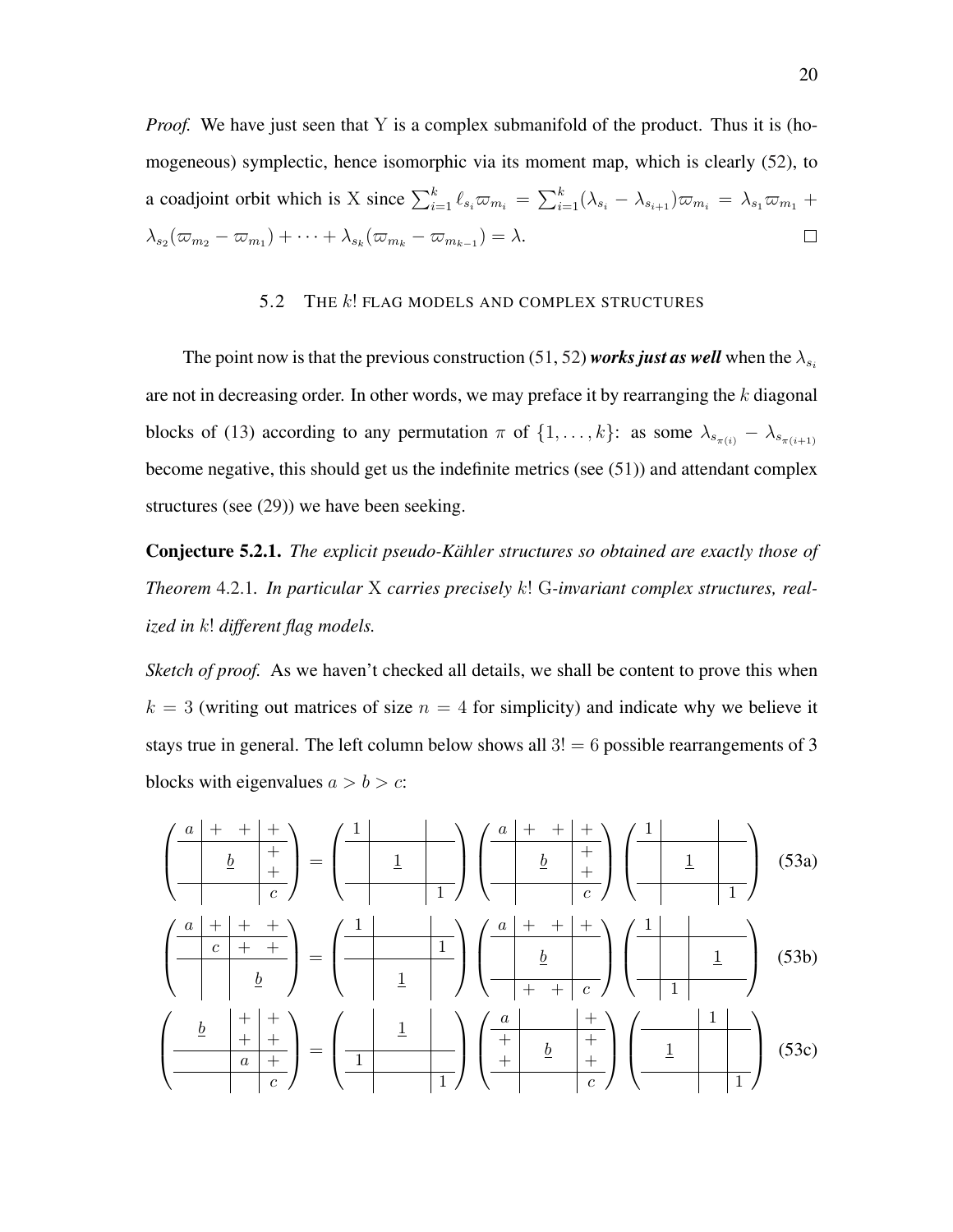<span id="page-24-3"></span><span id="page-24-2"></span><span id="page-24-1"></span>
$$
\left(\frac{\frac{b}{c} + \frac{b}{c} + \frac{b}{c}}{c} + \frac{c}{c}\right) = \left(\frac{1}{1} + \frac{b}{c}\right)\left(\frac{a}{1} + \frac{b}{c}\right)\left(\frac{1}{1} + \frac{b}{c}\right)
$$
(53d)  

$$
\left(\frac{c}{1} + \frac{b}{c}\right) = \left(\frac{1}{1} + \frac{1}{1} + \frac{b}{c}\right)\left(\frac{1}{1} + \frac{b}{c}\right)
$$
(53e)  

$$
\left(\frac{c}{1} + \frac{b}{1} + \frac{c}{c}\right) = \left(\frac{1}{1} + \frac{1}{1} + \frac{b}{c}\right)\left(\frac{1}{1} + \frac{b}{c}\right)
$$
(53f)  

$$
\left(\frac{c}{1} + \frac{b}{1} + \frac{b}{c}\right) = \left(\frac{1}{1} + \frac{b}{1} + \frac{b}{c}\right)\left(\frac{1}{1} + \frac{b}{1} + \frac{b}{c}\right)
$$
(53f)

<span id="page-24-0"></span>Each is brought back to decreasing order by a unique *block permutation* matrix [\[T61;](#page-30-9) [A08\]](#page-28-10) as shown on the right. Our construction [\(52\)](#page-22-3) produces 6 complex structures having as  $+i$ -eigenspaces the upper triangular blocks marked  $+$  on the left. These make subalgebras as prescribed by [\(27\)](#page-14-0), and the permutations take them to precisely the 6 "block flips" allowed by Theorem [4.2.1.](#page-18-1) Indeed the remaining two (of  $2^{3(3-1)/2} = 8$ ) possible flips are those that fail the test to give subalgebras, and thus give only non-integrable almost complex structures:

$$
\left(\begin{array}{c|c}\n+ & + & \\
+ & + & \\
+ & + & \\
\hline\n+ & + & \\
\end{array}\right) \qquad \text{and} \qquad \left(\begin{array}{c|c}\n+ & \\
+ & \\
+ & \\
+ & \\
\hline\n+ & + & \\
\end{array}\right) \tag{54}
$$

This argument works unchanged with  $k = 3$  diagonal blocks in any size n. We believe it keeps working in general because the blocks flipped to  $+$  on the right always define parabolic subalgebras [\(4.2.1b](#page-18-1)) and these are necessarily conjugate to one of the upper triangular ("standard") parabolics on the left. The conjugating matrix should provide the  $\Box$ desired block permutation.

Remark 5.2.2. For completeness we spell out the explicit flag model Y, moment map [\(52\)](#page-22-3), and metric signature (from flipped blocks) under all six permutations: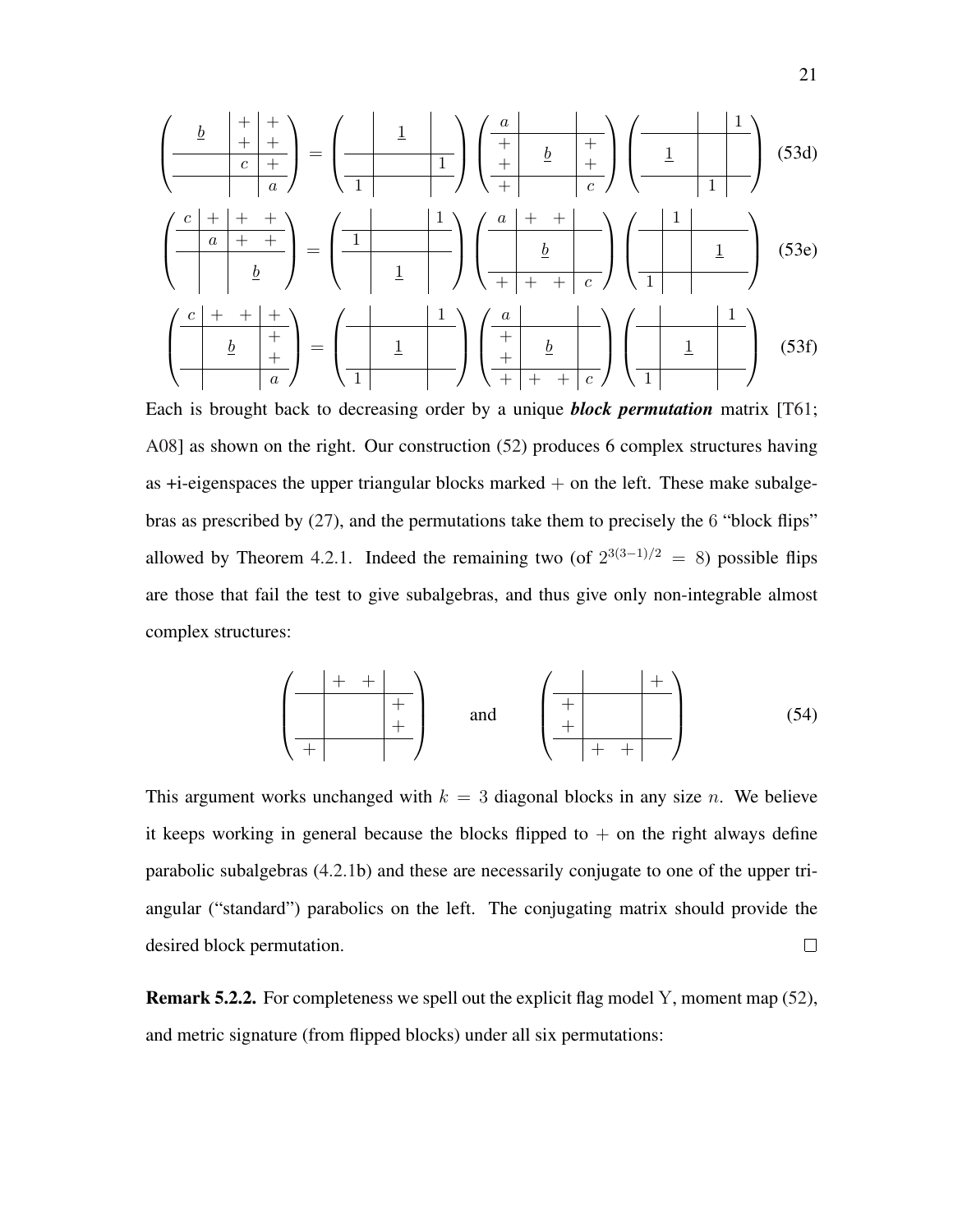<span id="page-25-2"></span>

| case: | manifold $Y$ :                                                                                                                                                                                                                                                                                                                             | moment map, $y \mapsto$ : | sig.: |
|-------|--------------------------------------------------------------------------------------------------------------------------------------------------------------------------------------------------------------------------------------------------------------------------------------------------------------------------------------------|---------------------------|-------|
|       |                                                                                                                                                                                                                                                                                                                                            |                           |       |
|       | $\begin{pmatrix} (53a) \\ (53f) \end{pmatrix} \begin{Bmatrix} y_1 \\ y_3 \end{Bmatrix} \in \text{Gr}_1 \times \text{Gr}_3 \times \text{Gr}_4 : \begin{cases} y_3y_1 = y_1 \\ y_4y_3 = y_3 \end{cases} \begin{bmatrix} (a-b)y_1 + (b-c)y_3 + cy_4 \\ (c-b)y_1 + (b-a)y_3 + ay_4 \end{bmatrix} \begin{pmatrix} (5,0) \\ (0,5) \end{pmatrix}$ |                           |       |
|       |                                                                                                                                                                                                                                                                                                                                            |                           |       |
|       | $\begin{pmatrix} (53b) \\ (53e) \end{pmatrix}$ $\begin{cases} y = \begin{pmatrix} y_1 \\ y_2 \end{pmatrix} \in \text{Gr}_1 \times \text{Gr}_2 \times \text{Gr}_4 : \frac{y_2y_1 = y_1}{y_4y_2 = y_2} \end{cases}$ $\begin{cases} (a-c)y_1 + (c-b)y_2 + by_4 \\ (c-a)y_1 + (a-b)y_2 + by_4 \end{cases}$ (3,2)                               |                           |       |
|       |                                                                                                                                                                                                                                                                                                                                            |                           |       |
|       | $\begin{pmatrix} (53c) \\ (53d) \end{pmatrix} \begin{pmatrix} y_2 \\ y_3 \\ y_4 \end{pmatrix} \in \text{Gr}_2 \times \text{Gr}_3 \times \text{Gr}_4 : \begin{cases} y_3y_2 = y_2 \\ y_4y_3 = y_3 \end{cases} \begin{pmatrix} (b-a)y_2 + (a-c)y_3 + cy_4 \\ (b-c)y_2 + (c-a)y_3 + ay_4 \end{pmatrix}$ (3,2)                                 |                           |       |

The point  $Gr_4 = \{ \underline{1} \}$  could of course be mostly omitted from the notation. It would be nice if we could interpret the equations above as appropriate moment map levels, and thus exhibit each Y as a symplectic reduction (cf. Remark  $3.2.2$  $3.2.2$  $3.2.2$ )<sup>2</sup>.

**Remark 5.2.3.** Our count of  $k!$  complex structures seems to have escaped the attention of both [\[B58\]](#page-28-3) [3](#page-25-1) and later authors who studied the problem by means of *closed subsystems* [\[S69,](#page-30-6) Thm 7.1] or S*-root systems* [\[A86,](#page-28-8) Cor. 3.1, Prop. 5.1; [A97,](#page-28-9) §IV.5] (see [\(16\)](#page-11-4) and also [\[K10\]](#page-29-7)). It is worth noting that while in case  $k = n$  they all arise geometrically from the residual action [\(41\)](#page-19-1), *this is not true in general*. In fact, when  $G = U_4$  and X is the so-called *adjoint variety* studied in [\[B61;](#page-28-11) [K98;](#page-29-8) [L02\]](#page-29-9),

$$
X = G \left( \begin{array}{c|c} 1 & & \\ \hline & 0 & \\ \hline & & -1 \end{array} \right) \tag{55}
$$

one finds that  $N/H$  boils down to a  $\mathbb{Z}_2$  group whose representatives

$$
\left(\begin{array}{c|c}1 & & \\ \hline &1 & \\ \hline & & 1\end{array}\right) \qquad \text{and} \qquad \left(\begin{array}{c|c}1 & & 1 \\ \hline &1 & \\ \hline 1 & & \end{array}\right) \tag{56}
$$

exchange pairs in the above table, and Borel-Hirzebruch [\[B58,](#page-28-3) 13.9; [H05\]](#page-29-10) observed that the complex structures in [\(53a\)](#page-23-1) and [\(53b\)](#page-23-2) are related by *no* diffeomorphism, because they

<span id="page-25-1"></span><span id="page-25-0"></span><sup>&</sup>lt;sup>2</sup>And also the first sentence of [\[W78,](#page-30-10)  $\S$ 2].

<sup>&</sup>lt;sup>3</sup>Despite the title of their  $\S$ 13.7!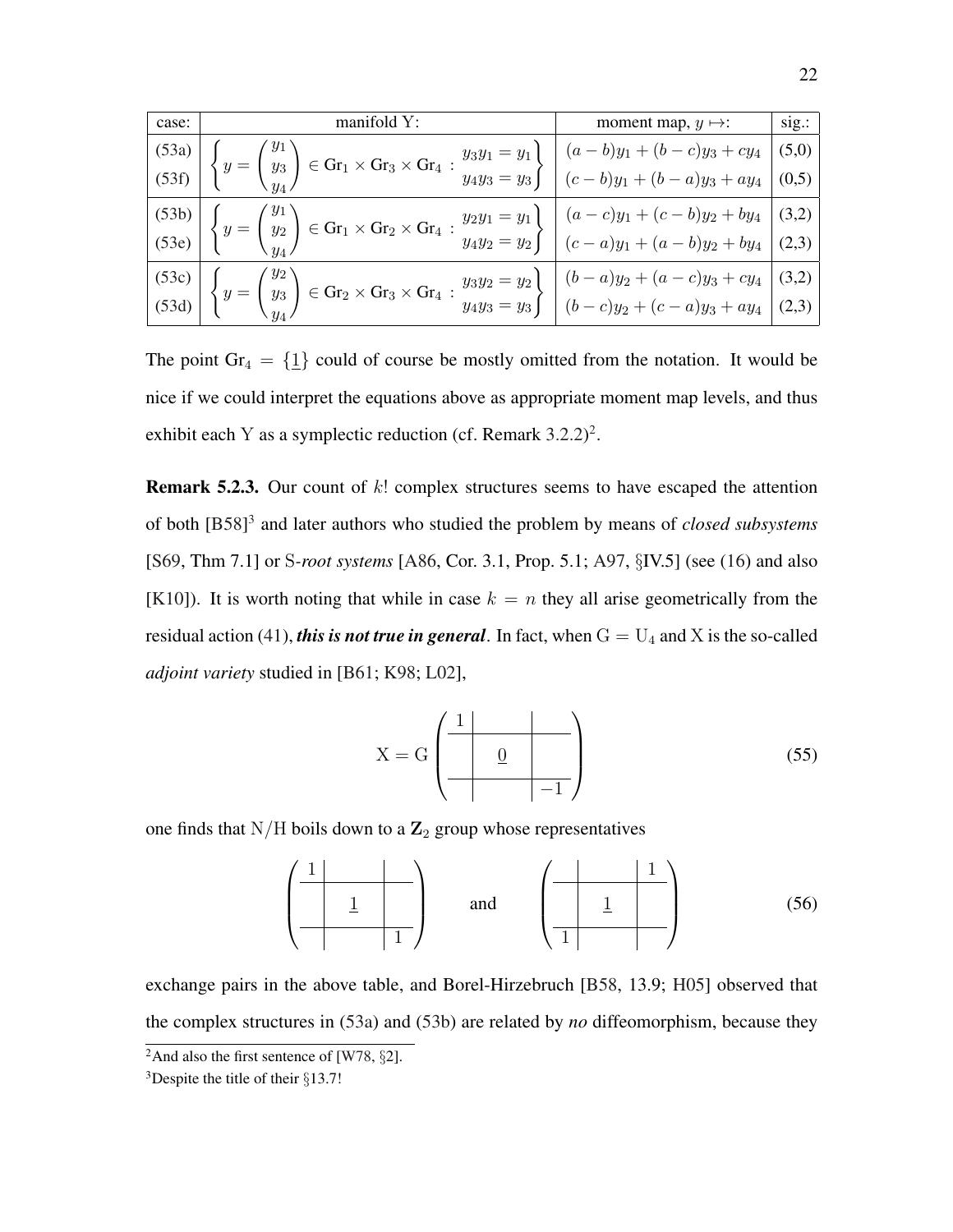have different characteristic numbers. So the "action" of block permutations we have found remains a little mysterious.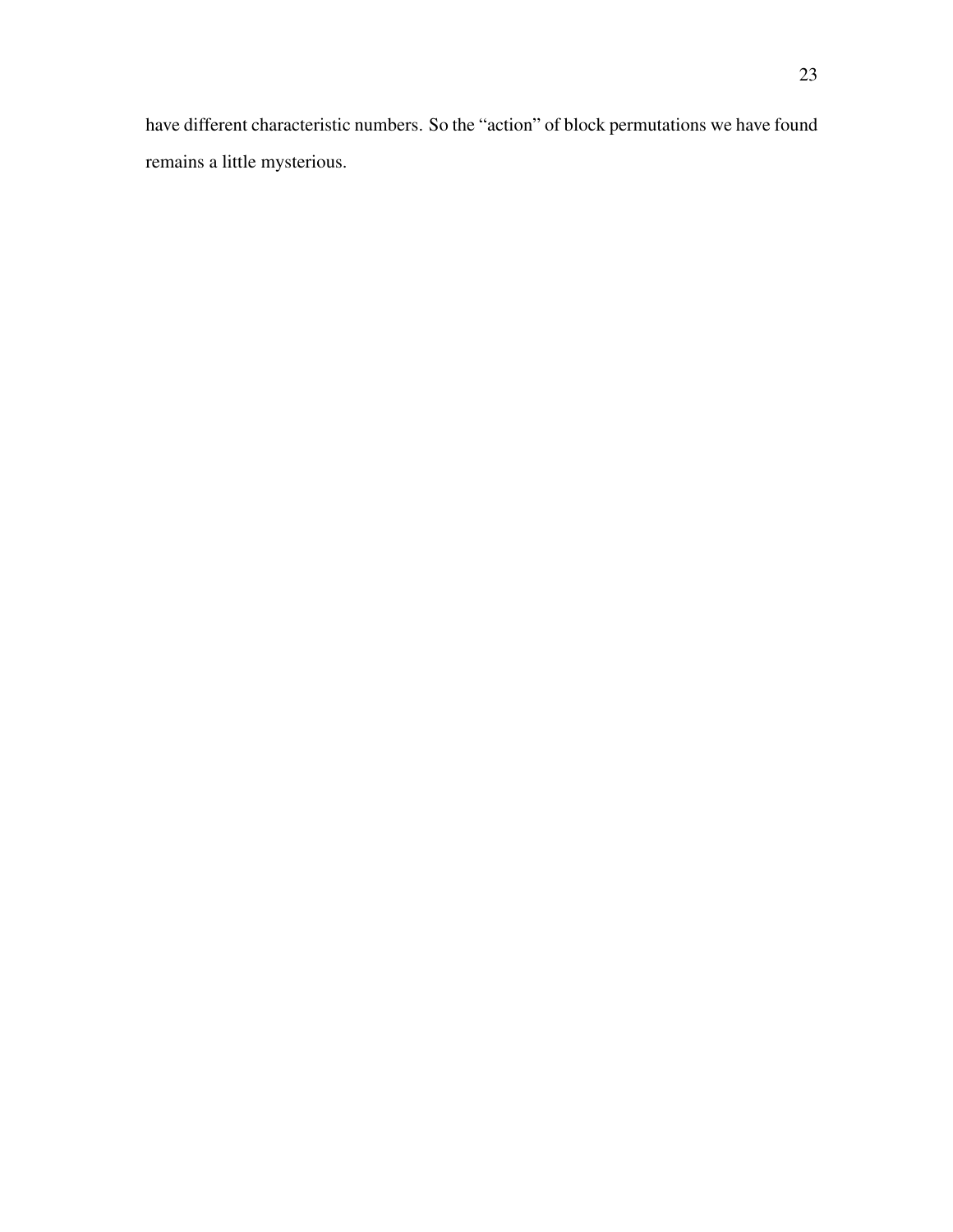#### **CONCLUSION**

<span id="page-27-2"></span><span id="page-27-0"></span>Conjecture [5.2.1](#page-23-4) has now been proved in [\[M20\]](#page-29-11). Recall that a coadjoint orbit X of  $G = U_n$  is simply the conjugacy class of all self-adjoint matrices x sharing the spectrum and multiplicities of a decreasing diagonal

$$
\lambda = \begin{pmatrix} \lambda_1 \underline{1}_{n_1} & & \\ & \ddots & \\ & & \lambda_k \underline{1}_{n_k} \end{pmatrix}, \qquad \lambda_1 > \cdots > \lambda_k. \tag{57}
$$

When the spectrum is  $\{1,0\}$  with multiplicities  $(m, n-m)$  this is the Grassmannian Gr<sub>m</sub> with its well-known Kähler structure  $(I_m, g_m, \omega_m)$ :

<span id="page-27-1"></span>
$$
\begin{cases}\nI_m \delta x = [ix, \delta x] \\
g_m(\delta x, \delta' x) = \text{Trace}(\delta x \delta' x) \\
\omega_m(\delta x, \delta' x) = \text{Trace}(\delta x I_m \delta' x).\n\end{cases}
$$
\n(58)

In general, for every permutation  $\pi$  of  $\{1, \ldots, k\}$  consider the *eigenflag* map  $EF_{\pi}$  sending x to  $(y_i)_{i=1}^k$  where  $y_i \in \mathrm{Gr}_{m_i(\pi)}$  is the sum of the eigenprojectors of x for eigenvalues  $\{\lambda_{\pi(1)},\ldots,\lambda_{\pi(i)}\}$  and we set  $m_i(\pi) := n_{\pi(1)} + \cdots + n_{\pi(i)}$ . Then the main result of [\[M20\]](#page-29-11) can be stated:

**Theorem 6.0.1.**  $EF_{\pi}$  embeds X as a complex submanifold of  $\prod_{i=1}^{k} Gr_{m_i(\pi)}$ , thereby en*dowing it with a* G-invariant complex structure  $J_{\pi}$ . The map  $\pi \mapsto J_{\pi}$  is one-to-one onto *the set of such structures* (*of which there are therefore exactly* k!)*. The Kirillov-Kostant-Souriau* 2*-form*  $\omega$  *of* X *and resulting pseudo-Kähler metric*  $g_{\pi} = \omega(J_{\pi} \cdot, \cdot)$  *are explicitly the pull-backs of*

$$
\sum_{i=1}^{k} (\lambda_{\pi(i)} - \lambda_{\pi(i+1)}) \omega_{m_i(\pi)} \quad \text{and} \quad \sum_{i=1}^{k} (\lambda_{\pi(i)} - \lambda_{\pi(i+1)}) g_{m_i(\pi)} \tag{59}
$$
  
on  $\prod_{i=1}^{k} \text{Gr}_{m_i(\pi)}$ , where  $(\omega_m, g_m)$  are as in (58) and we set  $\lambda_{\pi(k+1)} := 0$ .

A remarkable feature of this result is that unlike the cases  $k = 2$  or n detailed in [\[B58,](#page-28-3) 13.8], the various complex structures *are not* in general related by a geometrical action of  $\mathfrak{S}_k$  (and complex conjugation) on X.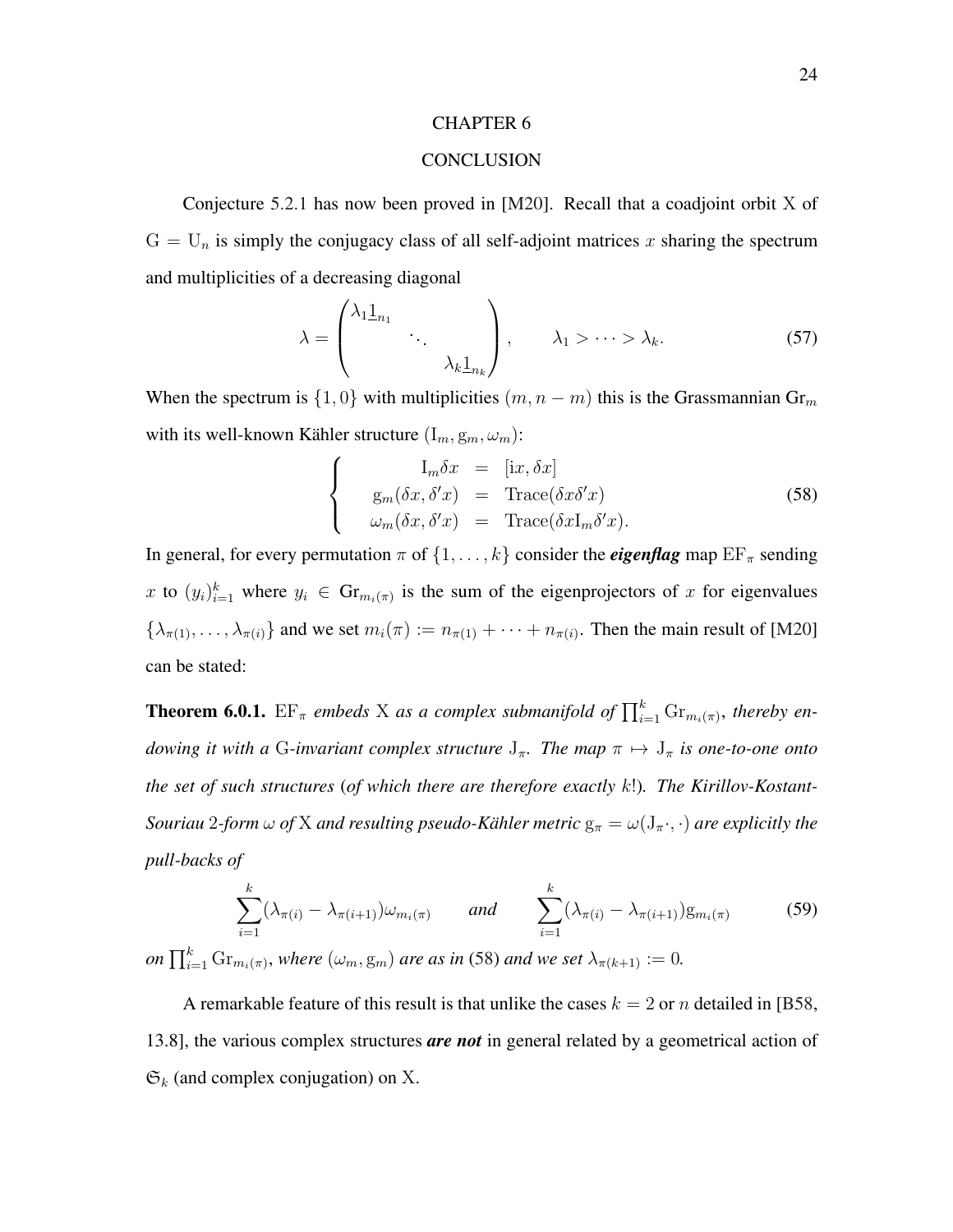#### REFERENCES

- <span id="page-28-10"></span><span id="page-28-0"></span>[\[A08\]](https://doi.org/10.1007/s10801-008-0120-9) Marcelo Aguiar and Rosa C. Orellana, *The Hopf algebra of uniform block permutations*. J. Algebraic Combin. 28 (2008) 115–138. [\(21\)](#page-24-3)
- <span id="page-28-8"></span>[\[A86\]](http://mi.mathnet.ru/eng/faa/v20/i3/p1) Dmitri V. Alekseevskii and Askold M. Perelomov, *Invariant Kahler-Einstein metrics ¨ on compact homogeneous spaces*. Funktsional. Anal. i Prilozhen. 20 (1986) 1–16, 96. (Translation: Funct. Anal. Appl. 20 (1986), 171–182.) [\(16,](#page-19-2) [22\)](#page-25-2)
- <span id="page-28-9"></span>[\[A97\]](http://elib.mi.sanu.ac.rs/pages/browse_issue.php?db=zr&rbr=14) Dmitri V. Alekseevskii, *Flag manifolds*. Zbornik Radova (N.S.) 6(14) (1997) 3–35. [\(16,](#page-19-2) [22\)](#page-25-2)
- <span id="page-28-1"></span>[\[B87\]](https://doi.org/10.1007/978-3-540-74311-8) Arthur L. Besse, *Einstein manifolds*. Springer-Verlag, Berlin, 1987. [\(12\)](#page-15-2)
- <span id="page-28-11"></span>[\[B61\]](https://doi.org/10.1090/pspum/003) William M. Boothby, *Homogeneous complex contact manifolds*. Proc. Symp. Pure Math. 3 (1961) 144–154. [\(22\)](#page-25-2)
- <span id="page-28-2"></span>[\[B54\]](http://www.pnas.org/content/40/12/1147.citation) Armand Borel, *Kählerian coset spaces of semisimple Lie groups*. Proc. Nat. Acad. Sci. U. S. A. 40 (1954) 1147–1151. [\(12\)](#page-15-2)
- <span id="page-28-3"></span>[\[B58\]](https://doi.org/10.2307/2372795) Armand Borel and Friedrich Hirzebruch, *Characteristic classes and homogeneous spaces. I*. Amer. J. Math. 80 (1958) 458–538. [\(12,](#page-15-2) [16,](#page-19-2) [22,](#page-25-2) [24\)](#page-27-2)
- <span id="page-28-6"></span>[\[B75\]](https://doi.org/10.1007/978-3-540-33977-9) Nicolas Bourbaki, *Groupes et algebres de Lie. Chapitres 7 et 8 `* . Hermann, Paris, 1975. [\(16\)](#page-19-2)
- <span id="page-28-7"></span>[\[B82\]](https://doi.org/10.1007/978-3-540-34393-6) ———, *Groupes et algebres de Lie. Chapitre 9. Groupes de Lie r ` eels compacts ´* . Masson, Paris, 1982. [\(16\)](#page-19-2)
- <span id="page-28-5"></span>[\[B12\]](https://doi.org/10.1007/978-3-540-35316-4) ———, *Algebre. Chapitre 8. Modules et anneaux semi-simples `* . Springer-Verlag, Berlin, 2012. [\(15\)](#page-18-2)
- <span id="page-28-4"></span>[\[C29\]](https://rcin.org.pl/dlibra/publication/36807/edition/18718) Elie Cartan, ´ *Sur les invariants integraux de certains espaces homog ´ enes clos et les pro- ` priet´ es topologiques de ces espaces ´* . Ann. Soc. Polon. Math. 8 (1929) 181–225. [\(13\)](#page-16-6)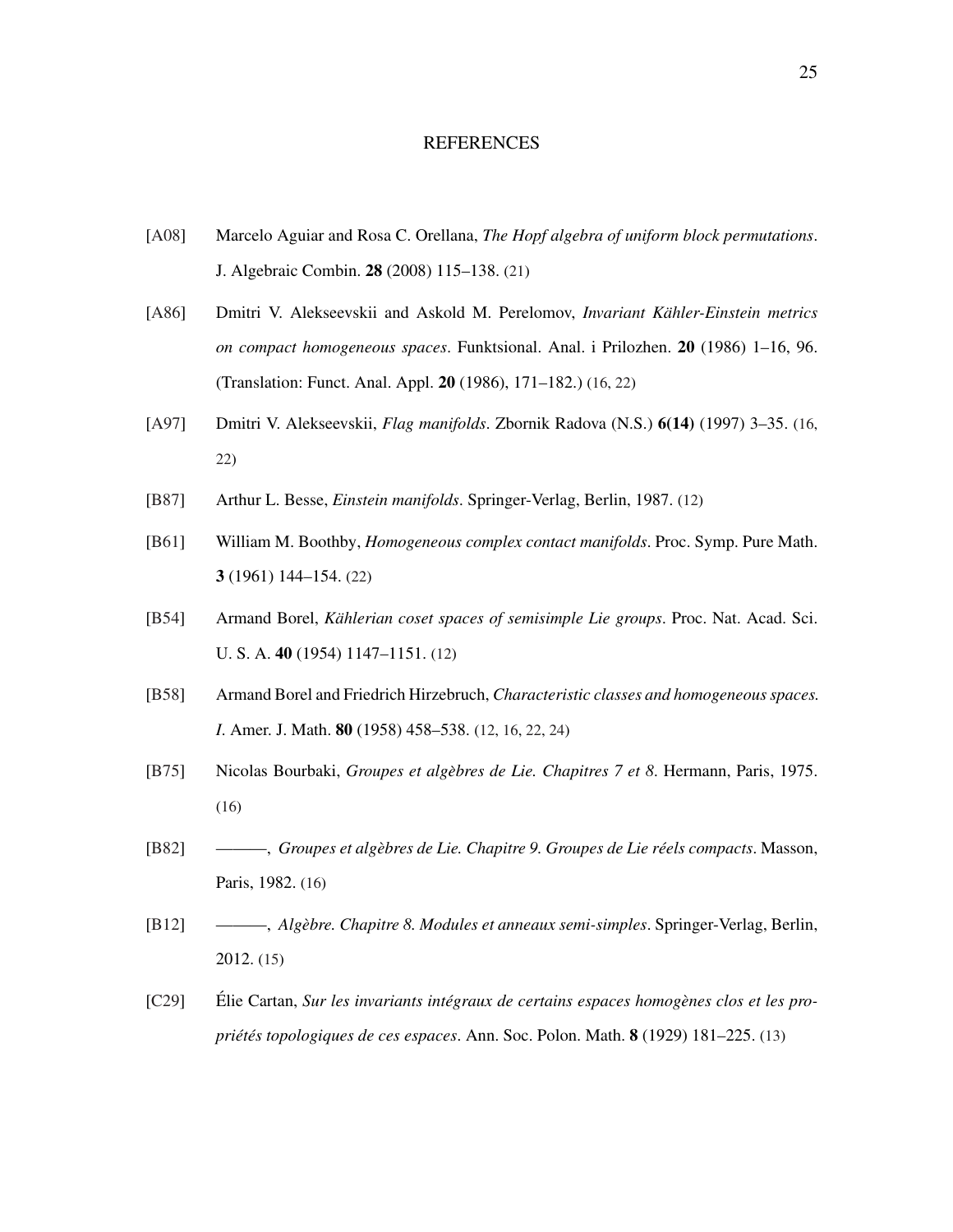- <span id="page-29-6"></span>[\[E34\]](https://doi.org/10.2307/1968440) Charles Ehresmann, *Sur la topologie de certains espaces homogenes `* . Ann. of Math. (2) 35 (1934) 396–443. [\(13\)](#page-16-6)
- <span id="page-29-2"></span>[\[F55\]](http://www.digizeitschriften.de/dms/resolveppn/?PID=GDZPPN002284294) Alfred Frölicher, Zur Differentialgeometrie der komplexen Strukturen. Math. Ann. 129 (1955) 50–95. [\(11\)](#page-14-3)
- <span id="page-29-5"></span>[\[G73\]](https://doi.org/10.1016/S0079-8169(08)62865-2) Werner Greub, Stephen Halperin, and Ray Vanstone, *Connections, curvature, and cohomology. Vol. II: Lie groups, principal bundles, and characteristic classes*. Academic Press, New York-London, 1973. [\(13\)](#page-16-6)
- <span id="page-29-4"></span>[\[G82\]](http://www.digizeitschriften.de/dms/resolveppn/?PID=GDZPPN002098334) Victor Guillemin and Shlomo Sternberg, *Geometric quantization and multiplicities of group representations*. Invent. Math. 67 (1982) 515–538. [\(12\)](#page-15-2)
- <span id="page-29-10"></span>[\[H05\]](https://doi.org/10.4310/PAMQ.2005.v1.n3.a2) Friedrich Hirzebruch, *The projective tangent bundles of a complex three-fold*. Pure Appl. Math. Q. 1 (2005) 441–448. [\(22\)](#page-25-2)
- <span id="page-29-3"></span>[\[H71\]](https://archive.org/details/LinearAlgebraHoffmanAndKunze) Kenneth Hoffman and Ray A. Kunze, *Linear algebra*, Second edition. Prentice-Hall Inc., Englewood Cliffs, N.J., 1971. [\(12,](#page-15-2) [17\)](#page-20-3)
- <span id="page-29-8"></span>[\[K98\]](http://www.mat.unb.br/~matcont/volume14.html) Hajime Kaji, *Secant varieties of adjoint varieties*. Matemática Contemporânea 14 (1998) 75–87. [\(22\)](#page-25-2)
- <span id="page-29-0"></span>[\[K76\]](https://doi.org/10.1007/978-3-642-66243-0) Aleksandr A. Kirillov, *Elements of the theory of representations*. Springer-Verlag, Berlin, Heidelberg, 1976. [\(10\)](#page-13-5)
- <span id="page-29-7"></span>[\[K10\]](https://arxiv.org/abs/0711.2809) Bertram Kostant, *Root systems for Levi factors and Borel-de Siebenthal theory*. In: H. E. A. Campbell, Aloysius G. Helminck, Hanspeter Kraft, and David Wehlau (eds.) Symmetry and spaces, pp. 129–152. Birkhäuser, Boston, 2010. [\(16,](#page-19-2) [22\)](#page-25-2)
- <span id="page-29-9"></span>[\[L02\]](https://doi.org/10.1007/s00029-002-8103-5) Joseph M. Landsberg and Laurent Manivel, *Construction and classification of complex simple Lie algebras via projective geometry*. Selecta Math. (N.S.) 8 (2002) 137–159. [\(22\)](#page-25-2)
- <span id="page-29-11"></span>[\[M20\]](https://arxiv.org/abs/2007.09302) Thomas Mason and François Ziegler, *Explicit pseudo-Kähler metrics on flag manifolds* (2020). [arXiv:2007.09302](http://arxiv.org/abs/2007.09302). [\(24\)](#page-27-2)
- <span id="page-29-1"></span>[\[N57\]](https://doi.org/10.2307/1970051) August Newlander and Louis Nirenberg, *Complex analytic coordinates in almost complex manifolds*. Ann. of Math. (2) 65 (1957) 391–404. [\(11\)](#page-14-3)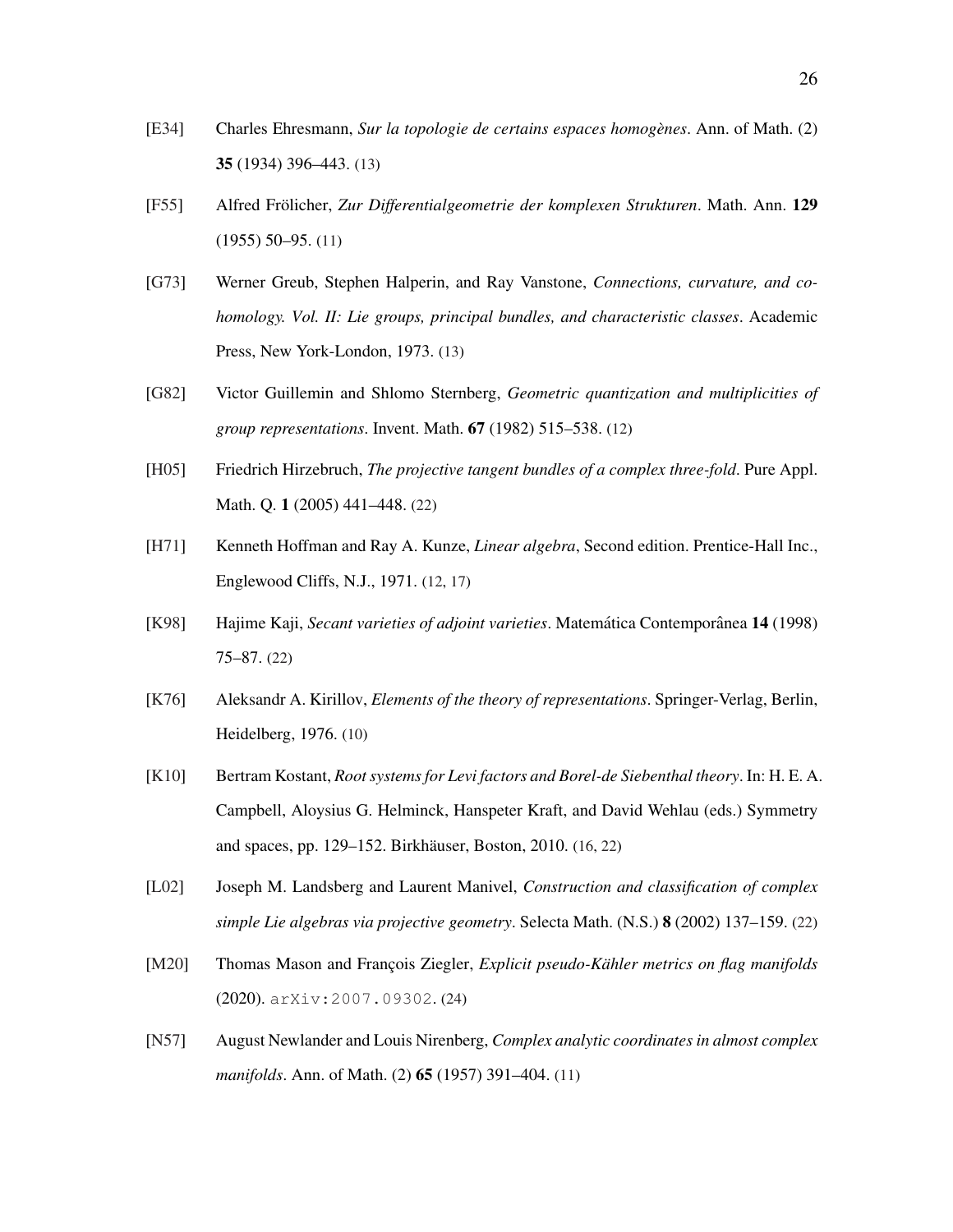- <span id="page-30-7"></span>[\[N84\]](http://projecteuclid.org/euclid.ojm/1200776868) Musubi Nishiyama, *Classification of invariant complex structures on irreducible compact simply connected coset spaces*. Osaka J. Math. 21 (1984) 39–58. [\(16\)](#page-19-2)
- <span id="page-30-8"></span>[\[O04\]](https://doi.org/10.1007/978-1-4757-3811-7) Juan-Pablo Ortega and Tudor S. Ratiu, *Momentum maps and Hamiltonian reduction*. Birkhäuser, Boston, 2004. [\(18\)](#page-21-3)
- <span id="page-30-2"></span>[\[S54\]](http://www.numdam.org/item?id=SB_1951-1954__2__447_0) Jean-Pierre Serre, *Representations lin ´ eaires et espaces homog ´ enes k ` ahl ¨ eriens des groupes ´ de Lie compacts (d'après Armand Borel et André Weil)*. In: Séminaire Bourbaki, Vol. 2, Exp. No. 100, 1–8. Secrétariat mathématique, Paris, 1954. [\(12\)](#page-15-2)
- <span id="page-30-6"></span>[\[S69\]](https://doi.org/10.5169/seals-33753) Jean de Siebenthal, *Sur certains modules dans une algebre de Lie semisimple `* . Comment. Math. Helv. 44 (1969) 1–44. [\(16,](#page-19-2) [22\)](#page-25-2)
- <span id="page-30-0"></span>[\[S70\]](https://doi.org/10.1007/978-1-4612-0281-3) Jean-Marie Souriau, *Structure des systemes dynamiques `* . Dunod, Paris, 1970. (Reprint: Editions Jacques Gabay, Sceaux, 2008. Translation: ´ *Structure of dynamical systems*. Birkhauser, ¨ Boston, 1997.) [\(10,](#page-13-5) [11\)](#page-14-3)
- <span id="page-30-5"></span>[\[S05\]](http://www.digizeitschriften.de/dms/resolveppn/?PID=GDZPPN00226031X) Eduard Study, *Kurzeste Wege im komplexen Gebiet ¨* . Math. Ann. 60 (1905) 321–378. [\(13\)](#page-16-6)
- <span id="page-30-9"></span>[\[T61\]](https://www.jstor.org/stable/24900815) Olga Taussky, *Commutators of unitary matrices which commute with one factor*. J. Math. Mech. 10 (1961) 175–178. [\(21\)](#page-24-3)
- <span id="page-30-4"></span>[\[T06\]](https://arxiv.org/abs/math/0512411) Richard P. Thomas, *Notes on GIT and symplectic reduction for bundles and varieties*. In: Shing-Tung Yau (ed.) Surveys in differential geometry, Vol. X, pp. 221–273. Int. Press, Somerville, MA, 2006. [\(13\)](#page-16-6)
- <span id="page-30-3"></span>[\[V87\]](http://mathunion.org/ICM/ICM1986.1/) David A. Vogan Jr., *Representations of reductive Lie groups*. In: Proc. Internat. Congr. Math. (Berkeley, 1986) Vol. 1, pp. 245–266. Amer. Math. Soc., Providence, RI, 1987. [\(12\)](#page-15-2)
- <span id="page-30-1"></span>[\[W77\]](https://doi.org/10.1090/cbms/029) Alan Weinstein, *Lectures on symplectic manifolds*. Amer. Math. Soc., Providence, RI, 1977. [\(12\)](#page-15-2)
- <span id="page-30-10"></span>[\[W78\]](https://doi.org/10.1007/BF00400169) ———, *A universal phase space for particles in Yang-Mills fields*. Lett. Math. Phys. 2 (1978) 417–420. [\(22\)](#page-25-2)